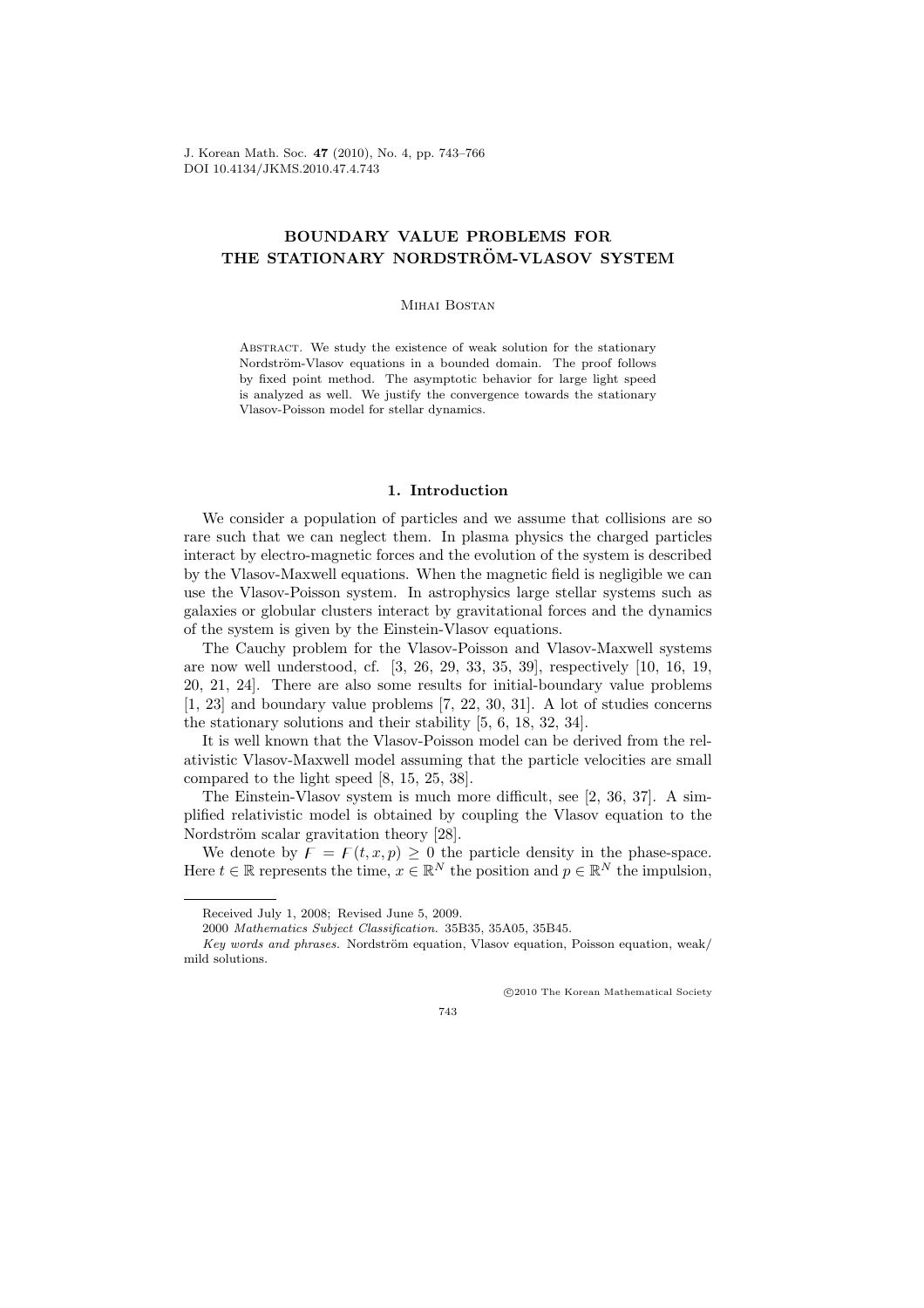with  $N \geq 1$ . The density F satisfies the following kinetic equation

(1) 
$$
\partial_t F + v_c(p) \cdot \nabla_x F - \left( (\partial_t \phi + v_c(p) \cdot \nabla_x \phi) \frac{p}{mc^2} + \frac{\nabla_x \phi}{\gamma_c(p)} \right) \cdot \nabla_p F = 0,
$$

coupled to the wave equation

(2) 
$$
\frac{1}{c^2} \partial_t^2 \phi - \Delta_x \phi = -e^{\frac{N+1}{mc^2} \phi(t,x)} \int_{\mathbb{R}^N} \frac{F(t,x,p)}{\gamma_c(p)} dp.
$$

Here m is the mass of particles, c is the light speed in the vacuum,  $\gamma_c(p)$  =  $\ddot{\phantom{0}}$  $1+\frac{|p|^2}{m^2c}$  $\overline{m^2c^2}$  $\int_{0}^{\frac{1}{2}}$ ,  $p \in \mathbb{R}^{N}$  is the Lorentz factor and  $v_c(p) = \frac{p}{m\gamma_c(p)}$  is the relativistic velocity of a particle with impulsion  $p \in \mathbb{R}^N$ . For more details on the model see [11]. After introducing the new unknown  $f(t, x, p) = e^{\frac{N+1}{mc^2}\phi(t, x)} F(t, x, p)$ the system becomes

(3) 
$$
\partial_t f + v_c(p) \cdot \nabla_x f + F(t, x, p) \cdot \nabla_p f = \frac{N+1}{mc^2} f(t, x, p) S \phi,
$$

(4) 
$$
\frac{1}{c^2}\partial_t^2 \phi - \Delta_x \phi = -\mu(t, x),
$$

(5) 
$$
\mu(t,x) = \int_{\mathbb{R}^N} \frac{f(t,x,p)}{\gamma_c(p)} dp,
$$

where  $S = \partial_t + v_c(p) \cdot \nabla_x$  is the free-transport operator and  $F(t, x, p) =$  $-\left(S\phi \frac{p}{mc^2} + \frac{\nabla_x \phi}{\gamma_c(p)}\right)$ . We impose the initial conditions

(6) 
$$
f(0,\cdot,\cdot)=f_0, \ \ \phi(0,\cdot)=\varphi_0, \ \ \partial_t\phi(0,\cdot)=\varphi_1.
$$

The Nordström-Vlasov system  $(3)$ ,  $(4)$ ,  $(5)$ ,  $(6)$  was analyzed recently by Calogero and Rein. They proved that classical solutions exist at least locally in time in three dimensions and globally in time in one dimension, cf. [13]. The existence of global weak solutions is obtained in [14]. The convergence towards the gravitational Vlasov-Poisson model when the light speed becomes large is justified in [12].

The aim of this paper is to construct weak solutions for the stationary boundary value Nordström-Vlasov system  $\overline{a}$  $\mathbf{r}$ 

f(x, p)

(7) 
$$
v_c(p) \cdot \nabla_x f - \left(v_c(p) \cdot \nabla_x \phi \frac{p}{mc^2} + \frac{\nabla_x \phi}{\gamma_c(p)}\right) \cdot \nabla_p f
$$

$$
N + 1_{c(\phi)} \quad \text{for } c \in \mathbb{R}^N
$$

$$
= \frac{N+1}{mc^2} f(x, p)v_c(p) \cdot \nabla_x \phi, \ \ (x, p) \in \Omega \times \mathbb{R}^N,
$$

(8) 
$$
-\Delta_x \phi = -\mu(x), \quad x \in \Omega,
$$

(9) 
$$
\mu(x) = \int_{\mathbb{R}^N} \frac{f(x, p)}{\gamma_c(p)} dp, \quad x \in \Omega,
$$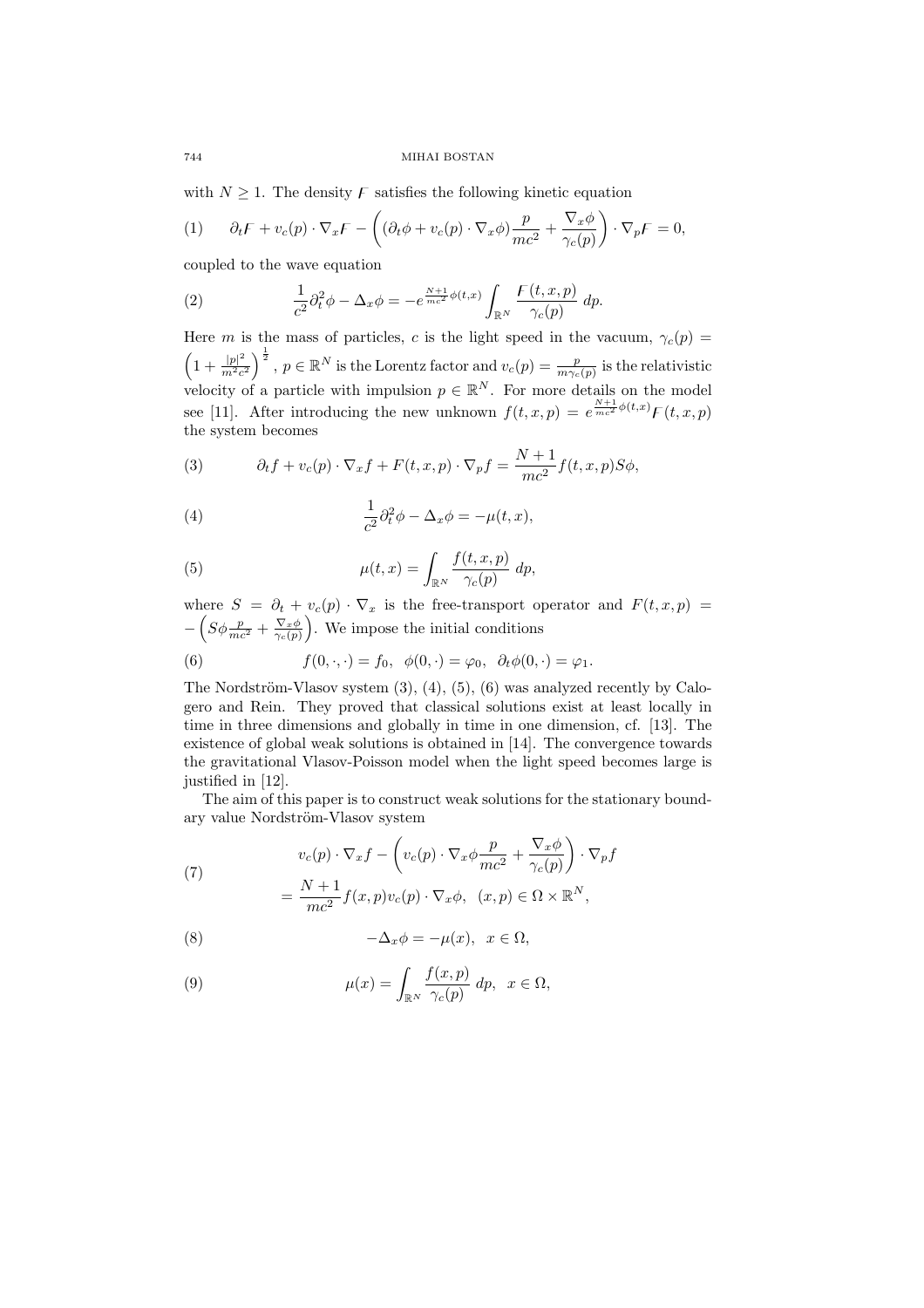with the boundary conditions

(10) 
$$
f(x,p) = g(x,p), \ (x,p) \in \Sigma^-, \ \phi(x) = \varphi_0(x), \ x \in \partial\Omega,
$$

with  $N > 2$ . For the one dimensional case the reader can refer to [9]. Here  $\Omega$  is a smooth open bounded set of  $\mathbb{R}^N$ ,  $\Sigma^- = \{(x, p) \in \partial\Omega \times \mathbb{R}^N : p \cdot n(x)$  $<$  0}, where  $n(x)$  represents the unit outward normal to  $\partial\Omega$  at x and g,  $\varphi_0$  are given functions. We introduce also the notations  $\Sigma = \partial \Omega \times \mathbb{R}^N$ ,  $\Sigma^+ = \{(x, p) \in \Omega\}$  $\partial\Omega \times \mathbb{R}^N : p \cdot n(x) > 0$ , we denote by  $d\sigma$  the superficial measure on  $\partial\Omega$  and we consider the measures  $d\nu^{\pm}$  on  $\Sigma^{\pm}$  given by  $d\nu^{\pm} = |v_c(p) \cdot n(x)| d\sigma(x) dp$ . By weak solution for the stationary boundary value Nordström-Vlasov system  $(7)$ ,  $(8)$ ,  $(9)$ ,  $(10)$  we understand a couple  $(f, \phi)$  such that f satisfies the stationary Vlasov equation (7) with the boundary condition  $f(x, p) = g(x, p)$ ,  $(x, p) \in \Sigma^$ in the sense of distributions (see Section 2 for exact definitions and main properties) and  $\phi$  is a weak solution of the Poisson equation (8) with the boundary condition  $\phi(x) = \varphi_0(x)$ ,  $x \in \partial \Omega$ . Basically we assume that the inflow boundary condition g is non negative, bounded, locally integrable on  $\Sigma^-$  such that  $p\!\cdot\!n(\cdot)\!\!<\!\!0$  $g(\cdot,p)$  $\frac{g(\cdot,p)}{\gamma_c(p)}$   $dp \in L^{\infty}(\partial\Omega)$ . In particular we establish our results for inflow boundary conditions g satisfying  $0 \le g(x,p) \le C(1+|p|)^{-\delta}, (x,p) \in \Sigma^{-}$ . Clearly such boundary conditions belong to  $L^1_{loc} \cap L^{\infty}(\Sigma^-; d\nu^-)$  and satisfy  $p\cdot n(\cdot)$   $<$  0  $g(\cdot,p)$  $\frac{g(\cdot,p)}{\gamma_c(p)} dp \in L^{\infty}(\partial\Omega)$  for any  $\delta > N-1$ . One of the key points is to take  $\alpha_{\text{part}}$  advantage of the conservation of the particle total energy along characteristics. We use the method introduced by Poupaud in [30], but in a gravitational case. We obtain the following existence result

**Theorem 1.1.** Assume that  $\varphi_0 \in H^{1/2}(\partial \Omega) \cap L^{\infty}(\partial \Omega)$ ,  $\varphi_0 \geq 0$  on  $\partial \Omega$ ,  $g \geq 0$ on  $\Sigma^-$  such that

$$
g(x,p) \le \frac{C}{(1+|p|)^{\delta}}, \ \ (x,p) \in \Sigma^-
$$

for some constants  $C > 0$ ,  $\delta > N - 1$ ,  $N \ge 2$ . Then, for any  $c > 0$  there is a weak solution  $(f_c, \phi_c)$  for the stationary Nordström-Vlasov system (7), (8),  $(9)$ ,  $(10)$  satisfying

$$
0 \le f_c \le e^{\frac{N+1}{mc^2} \|\varphi_0\|_{L^{\infty}(\partial\Omega)}} \|g\|_{L^{\infty}(\Sigma^-)}, \int_{\mathbb{R}^N} \frac{f_c(\cdot, p)}{\gamma_c(p)} dp \in L^{\infty}(\Omega),
$$
  

$$
\phi_c \in H^1(\Omega), \lim_{R \to +\infty} \left\| \int_{|p| \ge R} \frac{f_c(\cdot, p)}{\gamma_c(p)} dp \right\|_{L^{\infty}(\Omega)} = 0.
$$

Moreover, if  $\delta > 2N$ ,  $N \in \{2,3\}$  we have

$$
\sup_{c\geq 1}\left\|\int_{\mathbb{R}^N}f_c(\cdot,p)\; dp\right\|_{L^\infty(\Omega)} <+\infty,\;\;\lim_{R\to+\infty}\sup_{c\geq 1}\left\|\int_{|p|\geq R}f_c(\cdot,p)\; dp\right\|_{L^\infty(\Omega)}=0.
$$

We justify also the asymptotic behavior towards the stationary boundary value Vlasov-Poisson system for large light speed. As before, by weak solution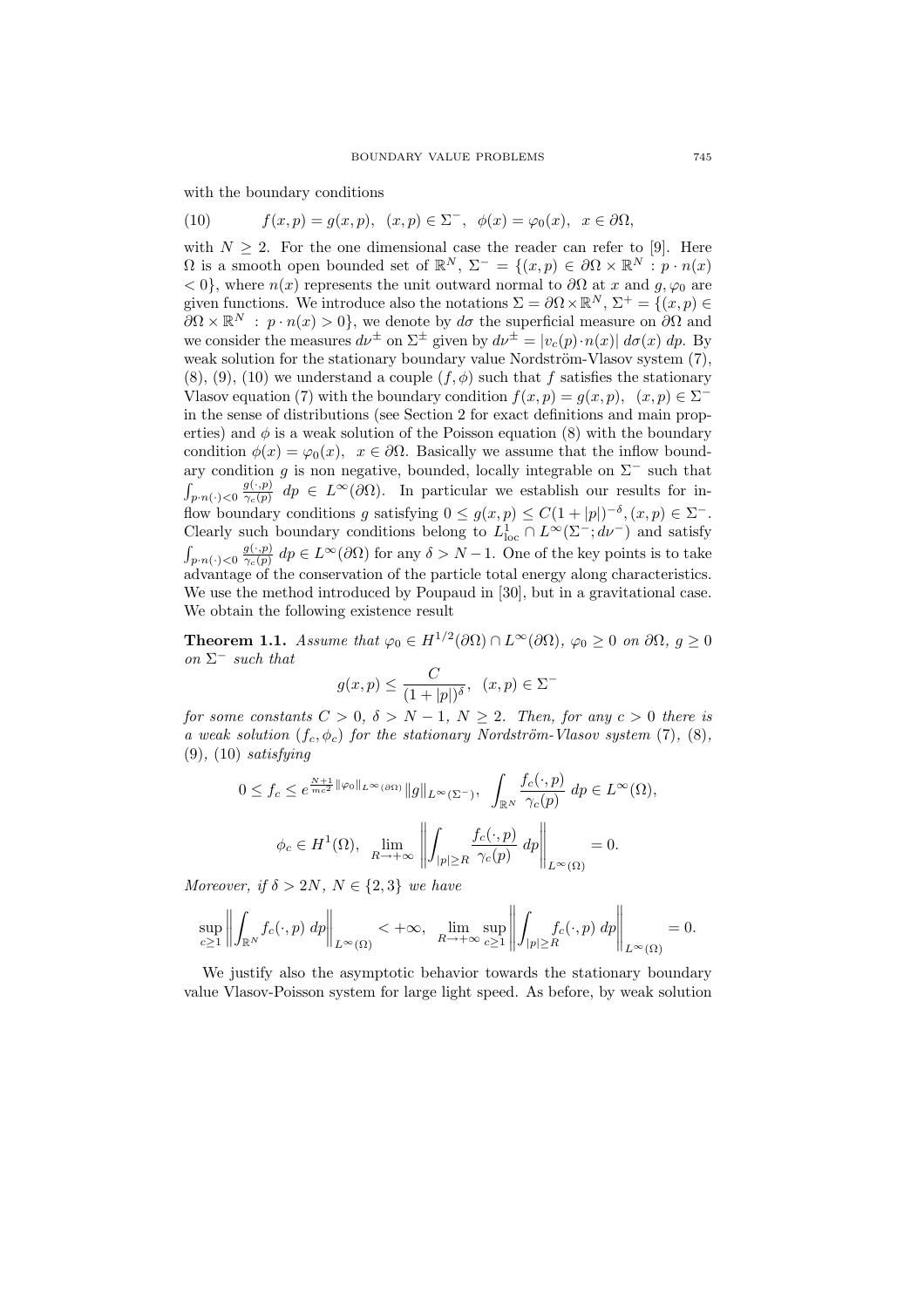for the stationary boundary value Vlasov-Poisson system we understand a couple  $(f, \phi)$  such that f satisfies the Vlasov problem in the sense of distributions and  $\phi$  is a weak solution for the Poisson problem.

**Theorem 1.2.** Assume that  $\varphi_0 \in H^{1/2}(\partial\Omega) \cap L^{\infty}(\partial\Omega)$ ,  $\varphi_0 \geq 0$  on  $\partial\Omega$ ,  $g \geq 0$ on  $\Sigma^-$  such that

$$
g(x,p) \le \frac{C}{(1+|p|)^{\delta}}, \ \ (x,p) \in \Sigma^-
$$

for some constants  $C > 0$ ,  $\delta > 2N$ ,  $N \in \{2,3\}$ . For any  $c \ge 1$  let  $(f_c, \phi_c)$ be the weak solution of the stationary Nordström-Vlasov system constructed in Theorem 1.1. Then there is a sequence  $(c_k)_k$ ,  $\lim_{k\to+\infty}c_k = +\infty$  such that

 $f_k := f_{c_k} \rightharpoonup f$ , weakly  $\star$  in  $L^{\infty}(\Omega \times \mathbb{R}^N)$ ,

$$
\phi_k := \phi_{c_k} \to \phi, \text{ strongly in } H^1(\Omega),
$$

where  $(f, \phi)$  is a weak solution of the Vlasov-Poisson system

(11) 
$$
\frac{p}{m} \cdot \nabla_x f - \nabla_x \phi \cdot \nabla_p f = 0, \ (x, p) \in \Omega \times \mathbb{R}^N,
$$

(12) 
$$
-\Delta_x \phi = -\rho(x) := -\int_{\mathbb{R}^N} f(x, p) dp, \quad x \in \Omega,
$$

(13) 
$$
f(x,p) = g(x,p), \ (x,p) \in \Sigma^-, \ \phi(x) = \varphi_0(x), \ x \in \partial \Omega.
$$

Our paper is organized as follows. In Section 2 we recall the notions of weak and mild solutions for the stationary Vlasov problem and we present the properties of such solutions. In particular we deduce estimates for the mild solution, some of them being independent of the light speed. In Section 3 we construct a fixed point map for a regularized Nordström-Vlasov system and we show the existence of a fixed point by using the Schauder theorem. The existence of weak solution for the Nordström-Vlasov system is obtained in Section 4 by weak stability. We prove also the convergence towards the gravitational Vlasov-Poisson system when the light speed goes to infinity.

### 2. The Vlasov equation

In this paragraph we assume that  $\phi = \phi(x)$ ,  $g = g(x, p)$  are given functions and we introduce the notions of weak and mild solutions for the stationary Vlasov problem

(14) 
$$
v_c(p) \cdot \nabla_x f + F(x, p) \cdot \nabla_p f = \frac{N+1}{mc^2} f(x, p) S\phi, \quad (x, p) \in \Omega \times \mathbb{R}^N,
$$

(15) 
$$
f(x,p) = g(x,p), \ (x,p) \in \Sigma^-,
$$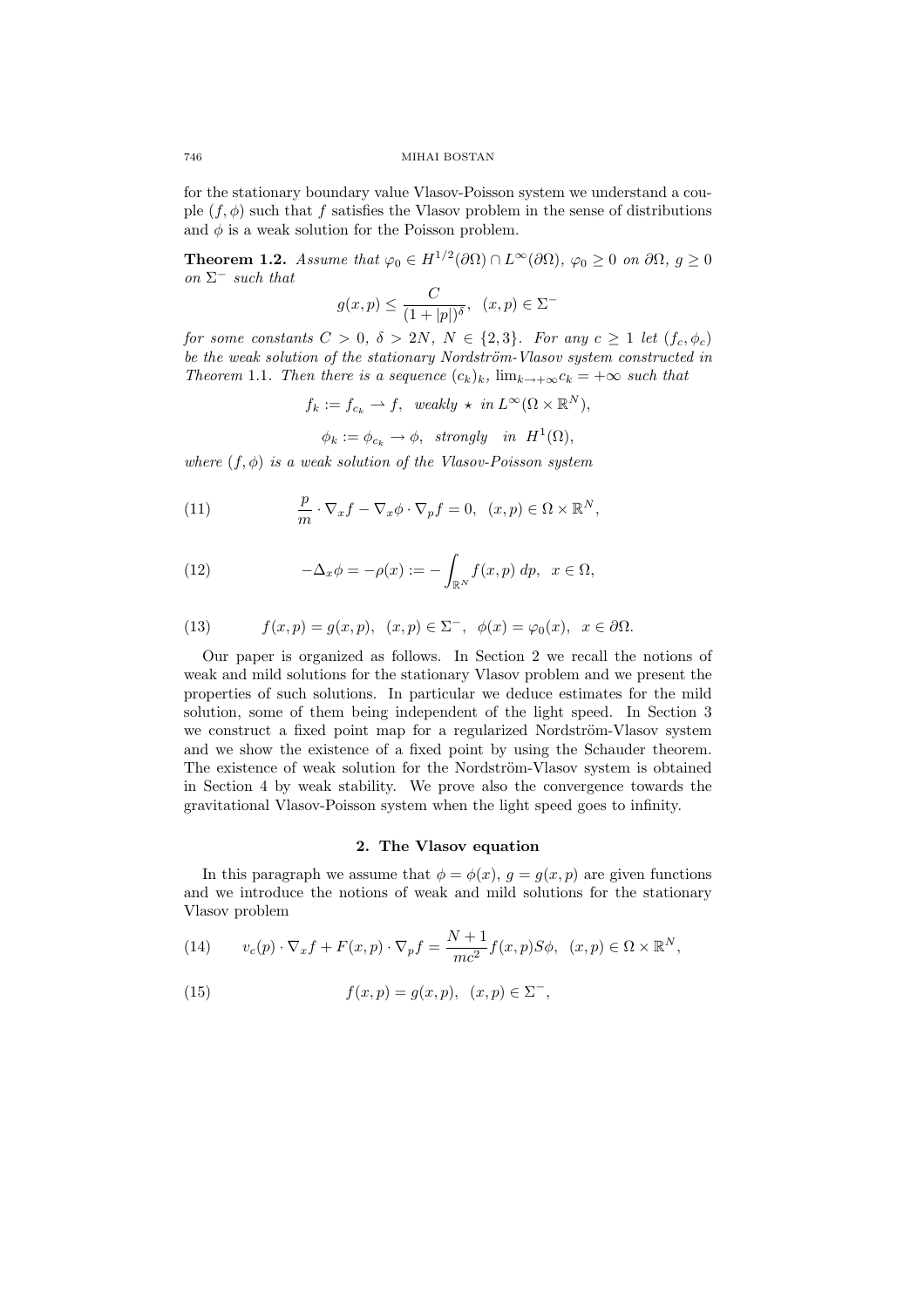where  $S = v_c(p) \cdot \nabla_x$  and  $F(x, p) = \overline{a}$  $S\phi \frac{p}{mc^2} + \frac{\nabla_x \phi}{\gamma_c(p)}$ ´ . Observe that the divergence of the field  $(v_c(p), F(x, p))$  with respect to the variables  $(x, p)$  is given by

(16) 
$$
\operatorname{div}_{(x,p)}(v_c(p), F(x,p)) = -\frac{N}{mc^2} S\phi.
$$

Therefore the Vlasov equation (14) can be written formally

$$
\operatorname{div}_x \left( v_c(p) f(x, p) e^{-\frac{\phi(x)}{mc^2}} \right) + \operatorname{div}_p \left( F(x, p) f(x, p) e^{-\frac{\phi(x)}{mc^2}} \right) = 0, \ \ (x, p) \in \Omega \times \mathbb{R}^N.
$$

We have the usual definition for the weak solution:

**Definition 2.1.** Assume that  $\phi \in W^{1,\infty}(\Omega)$ ,  $g \in L^1_{loc}(\Sigma^{-}; d\nu^{-})$ . We say that  $f \in L^1_{loc}(\overline{\Omega} \times \mathbb{R}^N)$  is a weak solution for the stationary Vlasov problem (14), (15) if and only if Z

(17) 
$$
- \int_{\Omega} \int_{\mathbb{R}^N} f(x, p) e^{-\frac{\phi(x)}{mc^2}} (v_c(p) \cdot \nabla_x \theta + F(x, p) \cdot \nabla_p \theta) dp dx
$$

$$
= \int_{\Sigma^-} g(x, p) e^{-\frac{\phi(x)}{mc^2}} \theta d\nu^-
$$

for any test function  $\theta \in C_c^1(\overline{\Omega} \times \mathbb{R}^N)$  satisfying  $\theta|_{\Sigma^+} = 0$ .

Assume now that  $\phi \in W^{2,\infty}(\Omega)$  and for any  $(x, p) \in (\Omega \times \mathbb{R}^N) \cup \Sigma^{-}$  let us introduce the system of characteristics

(18) 
$$
\frac{dX}{ds} = v_c(P(s)), \frac{dP}{ds} = F(X(s), P(s)),
$$

with the conditions

(19) 
$$
X(s = 0) = x, \ P(s = 0) = p.
$$

Notice that under the above regularity hypothesis on  $\phi$  there is a unique  $C^1$ solution  $(X(s), P(s)) := (X(s; x, p), P(s; x, p))$  of (18), (19) for  $s \in s_{\text{in}}(x, p)$ ,  $s<sub>out</sub>(x, p)$ , where the entry/exit times are given by

(20) 
$$
s_{\text{in}}(x,p) = \inf \{ \tau \le 0 \; : \; X(s;x,p) \in \Omega, \; \forall \; s \in ]\tau,0[ \},
$$

(21) 
$$
s_{\text{out}}(x, p) = \sup \{ \tau \ge 0 : X(s; x, p) \in \Omega, \ \forall \ s \in ]0, \tau[ \}.
$$

Observe that the Vlasov equation (14) can be written

$$
v_c(p)\cdot\nabla_x\left(f(x,p)e^{-\frac{N+1}{mc^2}\phi(x)}\right)+F(x,p)\cdot\nabla_p\left(f(x,p)e^{-\frac{N+1}{mc^2}\phi(x)}\right)=0,\ (x,p)\in\Omega\times\mathbb{R}^N,
$$

saying that  $f(x,p)e^{-\frac{N+1}{mc^2}\phi(x)}$  is constant along all characteristics. We have the definition:

**Definition 2.2.** Assume that  $\phi \in W^{2,\infty}(\Omega)$ . The mild solution (or solution by characteristics) of the stationary Vlasov problem (14), (15) is given by

$$
f(x,p)\!=\!e^{\frac{N+1}{mc^2}\phi(x)}e^{-\frac{N+1}{mc^2}\phi(X(s_{\mathrm{in}};x,p))}g(X(s_{\mathrm{in}};x,p),P(s_{\mathrm{in}};x,p)),\;\mathrm{if}\;s_{\mathrm{in}}(x,p)\!>\!-\infty,
$$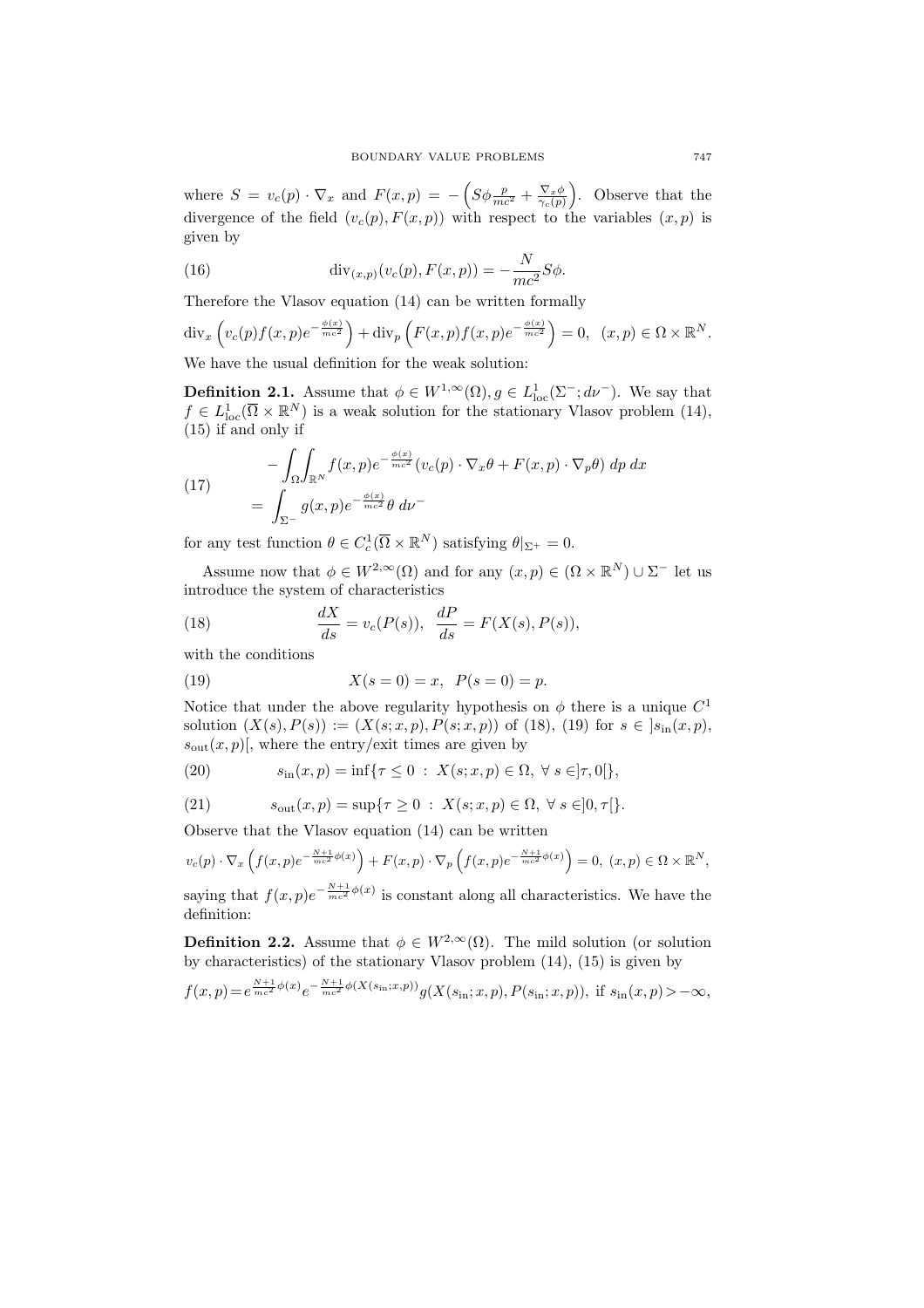#### 748 MIHAI BOSTAN

and

$$
f(x,p) = 0
$$
 if  $s_{\text{in}}(x,p) = -\infty$ .

By definition the mild solution is unique. Unfortunately, in general there is no uniqueness for the weak solution because  $f$  can take arbitrary values on the characteristics such that  $s_{\text{in}} = -\infty$ . In order to retrieve the uniqueness of the weak solution we penalize the Vlasov equation. For any  $\alpha > 0$  we consider the problem

(22) 
$$
\alpha f(x,p)+v_c(p)\cdot \nabla_x f + F(x,p)\cdot \nabla_p f = \frac{N+1}{mc^2}f(x,p)S\phi, \quad (x,p)\in \Omega\times\mathbb{R}^N,
$$

(23) 
$$
f(x,p) = g(x,p), (x,p) \in \Sigma^-.
$$

The equation (22) can be written

$$
\alpha f(x,p)e^{-\frac{\phi(x)}{mc^2}} + \text{div}_x\left(v_c(p)f(x,p)e^{-\frac{\phi(x)}{mc^2}}\right) + \text{div}_p\left(F(x,p)f(x,p)e^{-\frac{\phi(x)}{mc^2}}\right) = 0,
$$

and thus we introduce the notion of weak solution for (22), (23) as in Definition 2.1 for any  $\phi \in W^{1,\infty}(\Omega)$ ,  $g \in L^1_{loc}(\Sigma^{-}; d\nu^{-})$ . We have the classical uniqueness result.

**Proposition 2.1.** Assume that  $\phi$  is smooth (for example  $\phi \in W^{2,\infty}(\Omega)$ ),  $\alpha > 0$ and  $g \in L^{\infty}(\Sigma^{-}; d\nu^{-})$ . Then there is at most one bounded weak solution for  $(22), (23).$ 

*Proof.* Consider  $(f_k)_{k\in\{1,2\}}$  two bounded weak solutions for (22), (23) and let  $f = f_1 - f_2$ . We have

(24) 
$$
\alpha f(x,p)+v_c(p)\cdot \nabla_x f + F(x,p)\cdot \nabla_p f = \frac{N+1}{mc^2}f(x,p)S\phi, \quad (x,p)\in \Omega\times\mathbb{R}^N,
$$

(25) 
$$
f(x,p) = 0, (x,p) \in \Sigma^-.
$$

By (16) we know that  $\text{div}_p F = -\frac{N}{mc^2} S\phi$  and therefore (cf. [4, 17]) we obtain

$$
2\alpha f^{2} e^{-\frac{N+2}{mc^{2}}\phi(x)} + \text{div}_{x} \left( f^{2} e^{-\frac{N+2}{mc^{2}}\phi(x)} v_{c}(p) \right) + \text{div}_{p} \left( f^{2} e^{-\frac{N+2}{mc^{2}}\phi(x)} F(x, p) \right)
$$
  
= 0,  $(x, p) \in \Omega \times \mathbb{R}^{N}$ .

After integration on  $\Omega \times \mathbb{R}^N$  one gets

$$
2\alpha \int_{\Omega} \int_{\mathbb{R}^N} f^2(x, p) e^{-\frac{N+2}{mc^2}\phi(x)} dp \, dx + \int_{\Sigma^+} f^2(x, p) e^{-\frac{N+2}{mc^2}\phi(x)} d\nu^+ = 0,
$$
  
saying that  $f|_{\Omega \times \mathbb{R}^N} = 0$  (and also  $f|_{\Sigma^+} = 0$ ).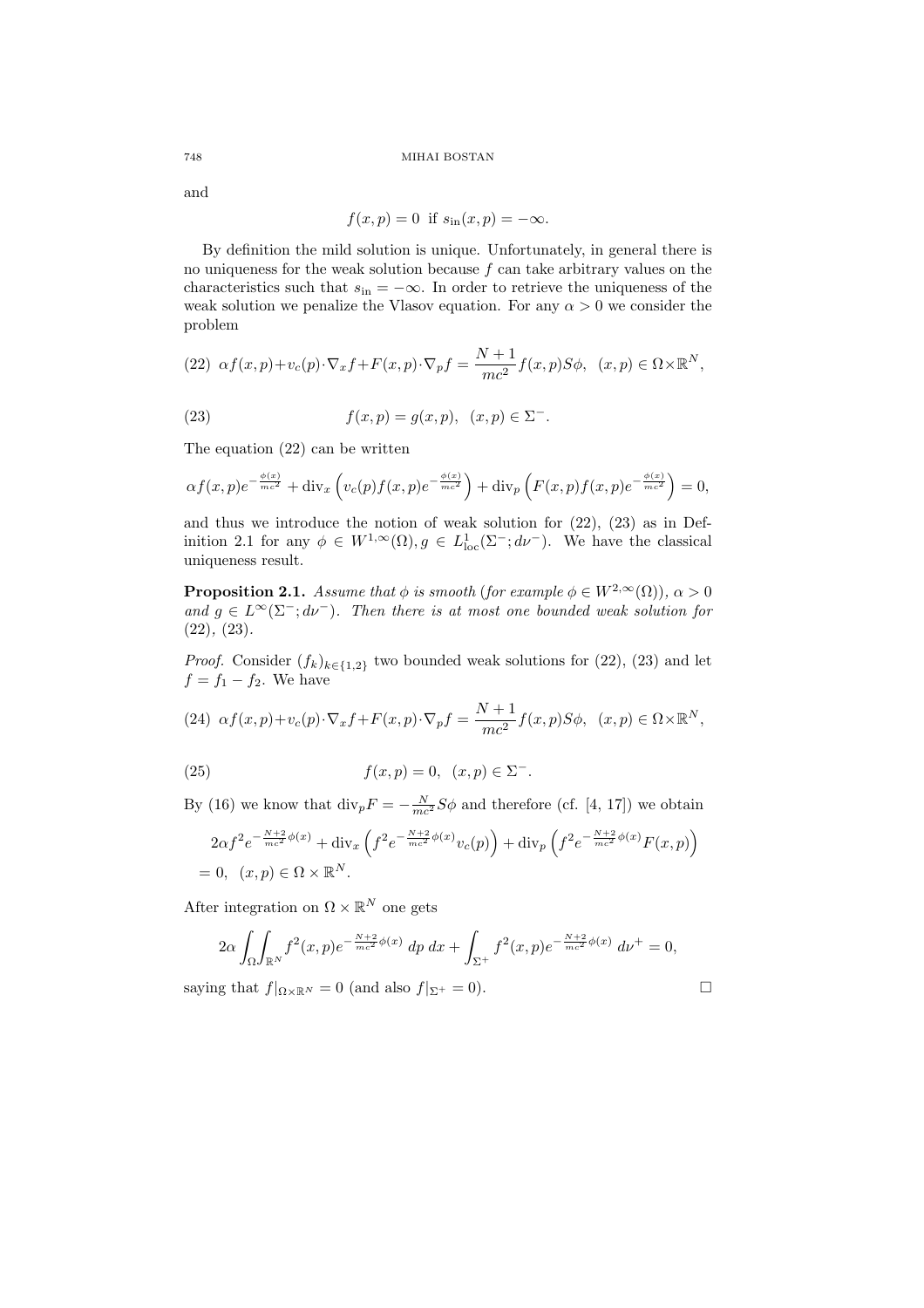### 2.1. Properties of the characteristics

We assume that  $\phi \in W^{2,\infty}(\Omega)$  is a given function. We start by analyzing the change of variables  $(x, p) \rightarrow (X(s; x, p), P(s; x, p))$ , where  $(X, P)$  solves the system of characteristics (18), (19). By using (16) we deduce that the determinant of the jacobian matrix  $J(s; x, p) := \frac{\partial (X(s; x, p), P(s; x, p))}{\partial (x, p)}$  satisfies

(26) 
$$
\frac{d}{ds}\det J(s;x,p) = -\det J(s;x,p)\frac{N}{mc^2}\frac{d}{ds}\phi(X(s;x,p)),
$$

and therefore we obtain

(27) 
$$
\det J(s; x, p) = e^{-\frac{N}{mc^2}\phi(X(s; x, p))}e^{\frac{N}{mc^2}\phi(x)} \neq 0,
$$

saying that

(28) 
$$
dX(s) dP(s) = e^{-\frac{N}{mc^2}\phi(X(s;x,p))}e^{\frac{N}{mc^2}\phi(x)} dx dp.
$$

Consider now the change of variables

(29) 
$$
\mathcal{O} \ni (s, x, p) \rightarrow (X(s; x, p), P(s; x, p)),
$$

where

$$
\mathcal{O} = \cup_{(x,p)\in\Sigma^-} ([0, s_{\text{out}}(x, p)[\times\{x\}\times\{p\}).
$$

By direct computations we check that

(30) 
$$
dX dP = |v_c(p) \cdot n(x)|e^{-\frac{N}{mc^2}\phi(X(s;x,p))}e^{\frac{N}{mc^2}\phi(x)} ds d\sigma(x) dp.
$$

For any  $(x, p) \in \overline{\Omega} \times \mathbb{R}^N$  we introduce the energy function

$$
W_c(x,p) = mc^2 \left( \left( 1 + \frac{|p|^2}{m^2 c^2} \right)^{\frac{1}{2}} e^{\frac{\phi(x)}{mc^2}} - 1 \right)
$$

.

We check easily that  $W_c$  is conserved along the characteristics.

**Proposition 2.2.** Assume that  $\phi \in W^{2,\infty}(\Omega)$ . Then for any solution of (18) we have

$$
\frac{d}{ds}\{\mathcal{W}_c(X(s), P(s))\} = 0, \ \ s_{\text{in}} < s < s_{\text{out}}.
$$

Observe that

$$
\mathcal{W}_c(x,p) = e^{\frac{\phi(x)}{mc^2}} \mathcal{E}_c(p) + mc^2 \left( e^{\frac{\phi(x)}{mc^2}} - 1 \right),
$$

where  $\mathcal{E}_c(p) = mc^2$  $1+\frac{|p|^2}{m^2c}$  $\overline{m^2c^2}$  $\big)^{\frac{1}{2}} - 1$ is the relativistic kinetic energy. Obviously we have

$$
\lim_{c \to +\infty} \mathcal{E}_c(p) = \frac{|p|^2}{2m}, \ \ p \in \mathbb{R}^N,
$$

and

$$
\lim_{c \to +\infty} mc^2 \left(e^{\frac{\phi(x)}{mc^2}} - 1\right) = \phi(x), \ \ x \in \Omega,
$$

and therefore the total relativistic energy  $W_c$  converges towards the total classical energy  $\frac{|p|^2}{2m} + \phi(x)$  when c goes to infinity, as expected.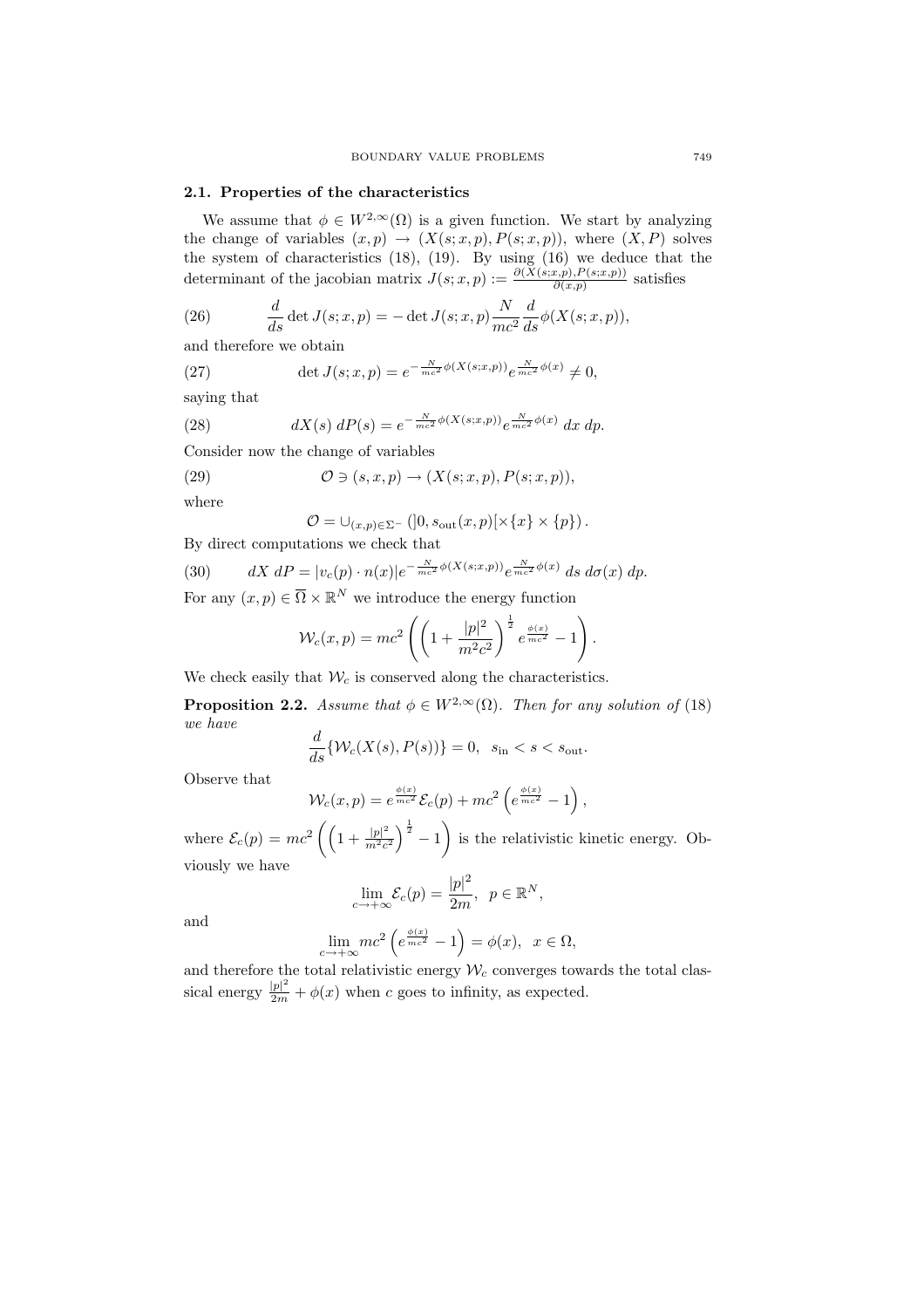### 2.2. Properties of the mild solution

By using the results of the previous paragraph we are ready to establish several properties of the mild solution of (14), (15). We have the following standard results.

### Proposition 2.3. Assume that

$$
\phi \in C^1(\overline{\Omega}), \ \nabla_x \phi \in W^{1,\infty}(\Omega)^N, \ g \in L^{\infty}_{loc}(\Sigma^{-}; d\nu^{-}).
$$

Denote by  $f$  the mild solution of  $(14)$ ,  $(15)$ . Then

1) if  $g$  is nonnegative,  $f$  is nonnegative;

2) f belongs to  $L^{\infty}_{loc}(\overline{\Omega}\times\mathbb{R}^N)$ . Moreover, if  $g \in L^{\infty}(\Sigma^{-}; d\nu^{-})$ , then  $f \in$  $L^{\infty}(\Omega \times \mathbb{R}^N)$  and

$$
(31) \t\t ||f||_{L^{\infty}(\Omega \times \mathbb{R}^N)} \leq e^{\frac{N+1}{mc^2} \sup_{\Omega} \phi} e^{-\frac{N+1}{mc^2} \inf_{\partial \Omega} \phi} ||g||_{L^{\infty}(\Sigma^-; d\nu^-)} ;
$$

3) for any test function  $\psi \in C_c^0(\overline{\Omega} \times \mathbb{R}^N)$  we have (32)

$$
\int_{\Omega} \int_{\mathbb{R}^N} f(x, p)\psi(x, p) dp dx
$$
\n
$$
= \int_{\Sigma^{-}} g(x, p)e^{-\frac{\phi(x)}{mc^2}} \int_{0}^{s_{\text{out}}(x, p)} \psi(X(s; x, p), P(s; x, p))e^{\frac{\phi(X(s; x, p))}{mc^2}} ds d\nu;
$$
\n4) f is a weak solution for (14), (15).

Proof. The first statement and the last part of the second one are obvious. Let us check that f is locally bounded. Take  $R > 0$  and  $C > 0$  such that

(33) 
$$
|g(x,p)| \le C
$$
, a.e.  $(x,p) \in \Sigma^-$ ,  $|p| \le (m^2c^2 + R^2)^{\frac{1}{2}}e^{\frac{2}{mc^2}\sup_{\Omega}|\phi|}$ .  
Consider  $(x, p) \subset \overline{O} \times \mathbb{P}^N$ ,  $|p| \le B$  such that  $g_n(x, p) > -\infty$  (the case  $g_n(x)$ 

Consider  $(x, p) \in \overline{\Omega} \times \mathbb{R}^N$ ,  $|p| \le R$  such that  $s_{\text{in}}(x, p) > -\infty$  (the case  $s_{\text{in}}(x, p) =$  $-\infty$  is trivial since  $f(x, p) = 0$ . By the definition of the mild solution we have

$$
|f(x,p)| = e^{\frac{N+1}{mc^2}\phi(x)}e^{-\frac{N+1}{mc^2}\phi(X(s_{\rm in};x,p))}|g(X(s_{\rm in};x,p),P(s_{\rm in};x,p))|
$$
  
(34) 
$$
\leq e^{\frac{N+1}{mc^2}\sup_{\Omega}\phi}e^{-\frac{N+1}{mc^2}\inf_{\partial\Omega}\phi}|g(X(s_{\rm in};x,p),P(s_{\rm in};x,p))|.
$$

By Proposition 2.2 we have also

$$
\left(1+\frac{|p|^2}{m^2c^2}\right)^{\frac{1}{2}}e^{\frac{\phi(x)}{mc^2}}=\left(1+\frac{|P(s_{\rm in};x,p)|^2}{m^2c^2}\right)^{\frac{1}{2}}e^{\frac{\phi(X(s_{\rm in};x,p))}{mc^2}},
$$

and we deduce that

(35) 
$$
|P(s_{\text{in}}; x, p)| \le (m^2 c^2 + R^2)^{\frac{1}{2}} e^{\frac{2}{mc^2} \sup_{\Omega} |\phi|}.
$$

Combining (33), (34), (35) we deduce that

$$
|f(x,p)| \le e^{\frac{N+1}{mc^2} \sup_{\Omega} \phi} e^{-\frac{N+1}{mc^2} \inf_{\partial \Omega} \phi} C, \text{ a.e. } (x,p) \in \overline{\Omega} \times \mathbb{R}^N, |p| \le R,
$$

and thus  $f$  is locally bounded. In order to establish the mild formulation  $(32)$ observe that  $f^{\pm} := \max\{0, \pm f\}$  are the mild solutions of (14), (15) corresponding to the boundary conditions  $g^{\pm} := \max\{0, \pm g\}$  and therefore it is sufficient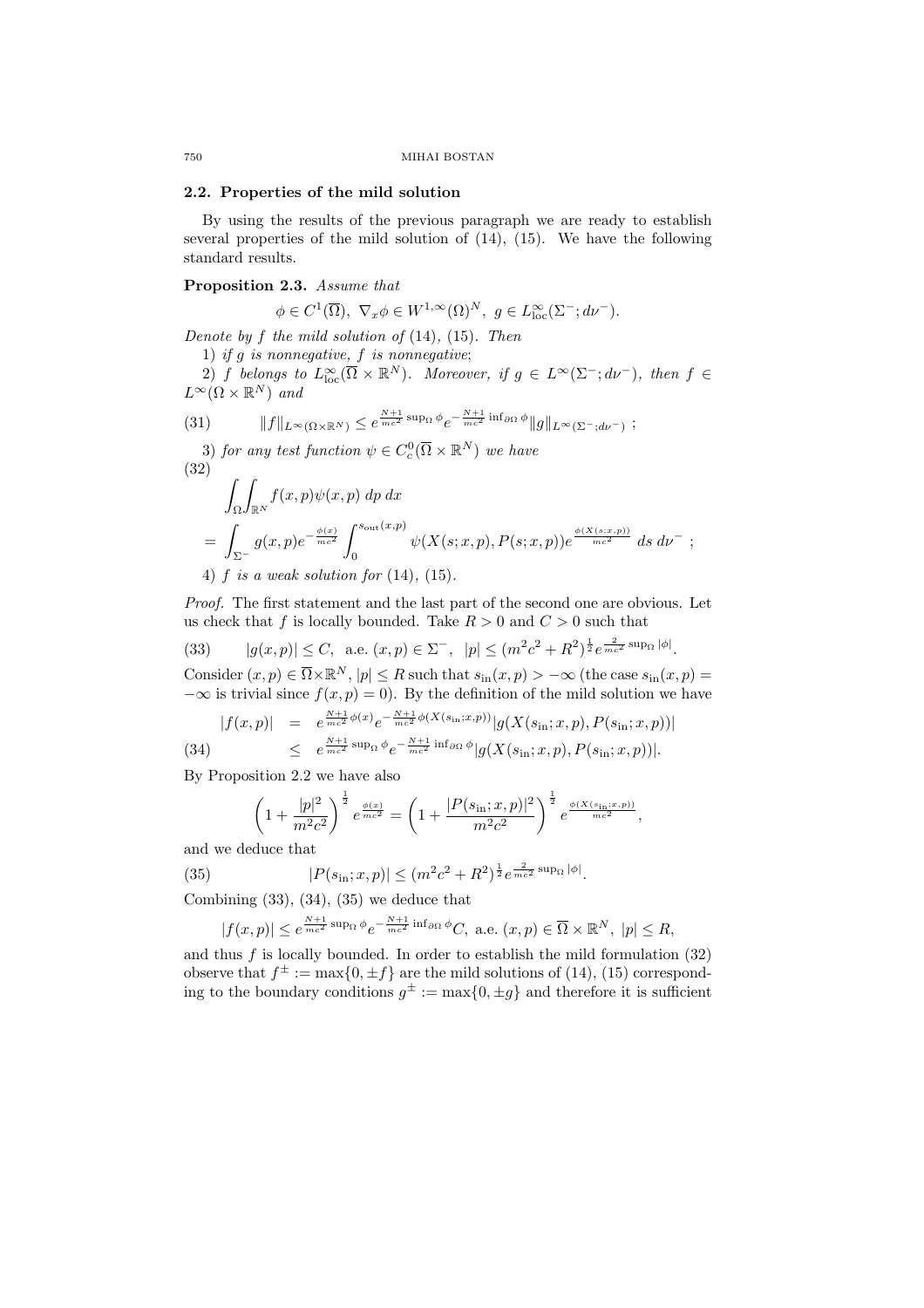to check (32) when  $g \ge 0$  for any nonnegative test function  $\psi \in C_c^0(\overline{\Omega} \times \mathbb{R}^N)$ . This follows immediately by using the change of variables (29) and formula (30). Indeed, since f is locally bounded and  $\psi$  is compactly supported,  $f\psi$  is integrable and we have Z

$$
\int_{\Omega} \int_{\mathbb{R}^N} f \psi \, dp \, dx
$$
\n
$$
= \int_{\Omega} \int_{\mathbb{R}^N} f(x, p) \psi(x, p) \mathbf{1}_{\{s_{\text{in}}(x, p) > -\infty\}} \, dp \, dx
$$
\n
$$
= \int_{\Sigma^{-}} \int_{0}^{s_{\text{out}}(x, p)} f(X(s; x, p), P(s; x, p)) \psi(X(s; x, p), P(s; x, p))
$$
\n
$$
\times |v_c(p) \cdot n(x)| e^{-\frac{N}{mc^2} \phi(X(s; x, p))} e^{\frac{N}{mc^2} \phi(x)} \, ds \, d\sigma(x) \, dp
$$
\n
$$
= \int_{\Sigma^{-}} g(x, p) e^{-\frac{\phi(x)}{mc^2}} \int_{0}^{s_{\text{out}}(x, p)} \psi(X(s; x, p), P(s; x, p)) e^{\frac{\phi(X(s; x, p))}{mc^2}} \, ds \, d\nu^{-}.
$$

For verifying the last statement the idea is to apply the mild formulation (32) with the function

$$
\psi(x,p) = -e^{-\frac{\phi(x)}{mc^2}} \left( v_c(p) \cdot \nabla_x \theta + F(x,p) \cdot \nabla_p \theta \right)
$$

for any test function  $\theta \in C_c^1(\overline{\Omega} \times \mathbb{R}^N)$  satisfying  $\theta|_{\Sigma^+} = 0$ . Observe that for any  $(x, p) \in \Sigma^-$  we have

$$
e^{\frac{\phi(X(s;x,p))}{mc^2}}\psi(X(s;x,p),P(s;x,p))=-\frac{d}{ds}\theta(X(s;x,p),P(s;x,p)),
$$

and thus

(36)  

$$
- \int_{\Omega} \int_{\mathbb{R}^N} f(x, p) e^{-\frac{\phi(x)}{mc^2}} (v_c(p) \cdot \nabla_x \theta + F(x, p) \cdot \nabla_p \theta) dp dx
$$

$$
= \int_{\Sigma^-} g(x, p) e^{-\frac{\phi(x)}{mc^2}} \int_0^{s_{\text{out}}(x, p)} \{-\frac{d}{ds} \theta(X(s; x, p), P(s; x, p))\} ds d\nu^-.
$$

By taking into account that  $\theta|_{\Sigma^+} = 0$ , we obtain for any  $(x, p) \in \Sigma^-$  such that  $s_{\text{out}}(x, p) < +\infty$ 

(37) 
$$
\int_0^{s_{\text{out}}(x,p)} -\frac{d}{ds} \{\theta(X(s;x,p), P(s;x,p))\} ds = \theta(x,p).
$$

Combining (36), (37) we deduce formally that the weak formulation holds for any test function  $\theta \in C_c^1(\overline{\Omega} \times \mathbb{R}^N)$  such that  $\theta|_{\Sigma^+} = 0$ . A rigorous proof for checking that the mild solution is a weak solution could be the following. Without loss of generality we assume that  $g \geq 0$ . For any  $\alpha > 0$  consider  $f_{\alpha}$ the mild solution of the penalized stationary Vlasov problem (22), (23). The solution  $f_{\alpha}$  is given by (38)

$$
f_{\alpha}(x,p) = e^{\frac{N+1}{mc^2}\phi(x)}e^{-\frac{N+1}{mc^2}\phi(X(s_{\text{in}};x,p))}e^{\alpha s_{\text{in}}(x,p)}g(X(s_{\text{in}};x,p),P(s_{\text{in}};x,p)),
$$
  
if  $s_{\text{in}}(x,p) > -\infty$ ,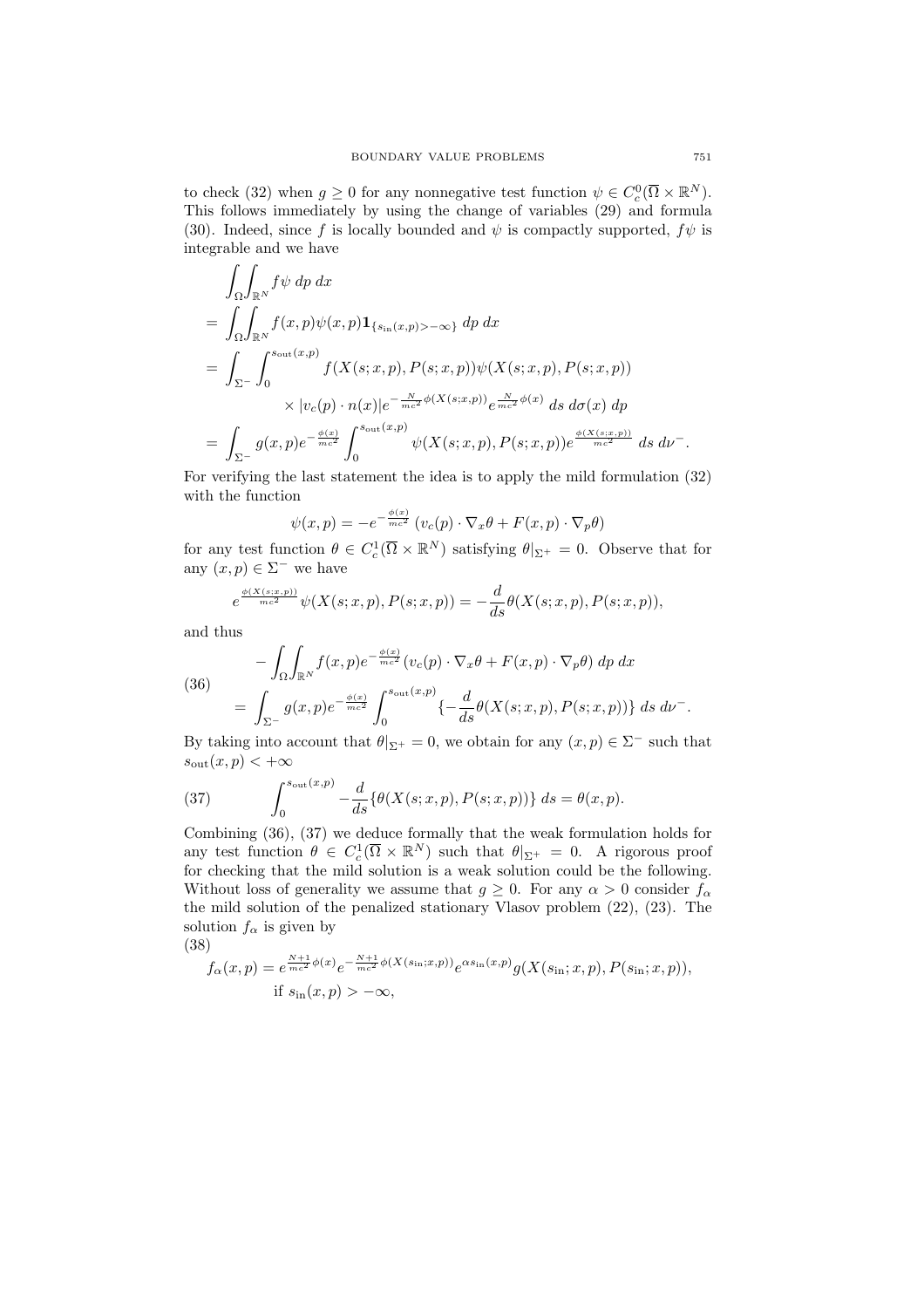and  $f_{\alpha}(x, p) = 0$  if  $s_{\text{in}}(x, p) = -\infty$ . Indeed, the equation (22) can be written (39)  $\alpha f e^{-\frac{N+1}{mc^2}\phi(x)} + v_c(p) \cdot \nabla_x$  $\int_{}^{} f e^{-\frac{N+1}{mc^2}\phi(x)}$ ´  $+ F(x,p) \cdot \nabla_p$  $\int \int e^{-\frac{N+1}{mc^2}\phi(x)}$ ´  $= 0,$ 

$$
\alpha f e^{-mc^2 \psi(x)} + v_c(p) \cdot \nabla_x \left( f e^{-mc^2 \psi(x)} \right) + F(x, p) \cdot \nabla_p \left( f e^{-mc^2 \psi(x)} \right)
$$
  

$$
(x, p) \in \Omega \times \mathbb{R}^N,
$$

and the above formula comes by observing that formally we have

$$
\frac{d}{ds}\left\{e^{\alpha s}f(X(s;x,p),P(s;x,p))e^{-\frac{N+1}{mc^2}\phi(X(s;x,p))}\right\}=0, s_{\text{in}}(x,p)
$$

As before  $f_{\alpha}$  is nonnegative and satisfies the mild formulation

$$
\int_{\Omega} \int_{\mathbb{R}^N} f_{\alpha}(x, p) \psi(x, p) dp dx
$$
\n
$$
= \int_{\Sigma^{-}} g \, d\nu^{-}(x, p) e^{-\frac{\phi(x)}{mc^{2}}} \int_{0}^{s_{\text{out}}(x, p)} e^{-\alpha s} \psi(X(s; x, p), P(s; x, p)) e^{\frac{\phi(X(s; x, p))}{mc^{2}}} ds
$$

for any test function  $\psi \in C_c^0(\overline{\Omega} \times \mathbb{R}^N)$ . Now we can verify easily that  $f_\alpha$  is weak solution for (22), (23). Indeed, for any  $\theta \in C_c^1(\overline{\Omega} \times \mathbb{R}^N)$  satisfying  $\theta|_{\Sigma^+} = 0$ consider  $\mathcal{L}(\mathbf{x})$ 

$$
\psi(x,p) = e^{-\frac{\phi(x)}{mc^2}} (\alpha \theta(x,p) - v_c(p) \cdot \nabla_x \theta - F(x,p) \cdot \nabla_p \theta),
$$

and observe that

$$
e^{-\alpha s}\psi(X(s;x,p),P(s;x,p))e^{\frac{\phi(X(s;x,p))}{mc^2}} = -\frac{d}{ds}\{e^{-\alpha s}\theta(X(s;x,p),P(s;x,p))\}.
$$

Therefore we obtain

$$
\int_{\Omega} \int_{\mathbb{R}^N} f_{\alpha}(x, p) e^{-\frac{\phi(x)}{mc^2}} (\alpha \theta(x, p) - v_c(p) \cdot \nabla_x \theta - F(x, p) \cdot \nabla_p \theta) dp dx
$$
  
= 
$$
\int_{\Sigma^-} g \, d\nu^-(x, p) e^{-\frac{\phi(x)}{mc^2}} \int_0^{s_{\text{out}}} -\frac{d}{ds} \{e^{-\alpha s} \theta(X(s; x, p), P(s; x, p))\} ds,
$$

and we are done if we show that

$$
\int_0^{s_{\text{out}}(x,p)} -\frac{d}{ds} \{e^{-\alpha s}\theta(X(s;x,p), P(s;x,p))\} ds = \theta(x,p), \ (x,p) \in \Sigma^-.
$$

This is obvious if  $s_{\text{out}}(x, p) < +\infty$ . In the case  $s_{\text{out}}(x, p) = +\infty$  observe that

(40)  
\n
$$
\int_0^{+\infty} -\frac{d}{ds} \{e^{-\alpha s} \theta(X(s; x, p), P(s; x, p))\} ds
$$
\n
$$
= \theta(x, p) - \lim_{t \to +\infty} \{e^{-\alpha t} \theta(X(t; x, p), P(t; x, p))\}
$$
\n
$$
= \theta(x, p).
$$

Notice that we have  $0 \le f_{\alpha} \le f_{\beta} \le f$  for any  $0 < \beta \le \alpha$ , where f is the mild solution of (14), (15). Actually we have  $f = \sup_{\alpha>0} f_{\alpha} = \lim_{\alpha\searrow0} f_{\alpha}$ . By passing to the limit for  $\alpha \searrow 0$  in the weak formulation satisfied by  $f_{\alpha}$  one gets easily that f is also a weak solution for (14), (15).  $\Box$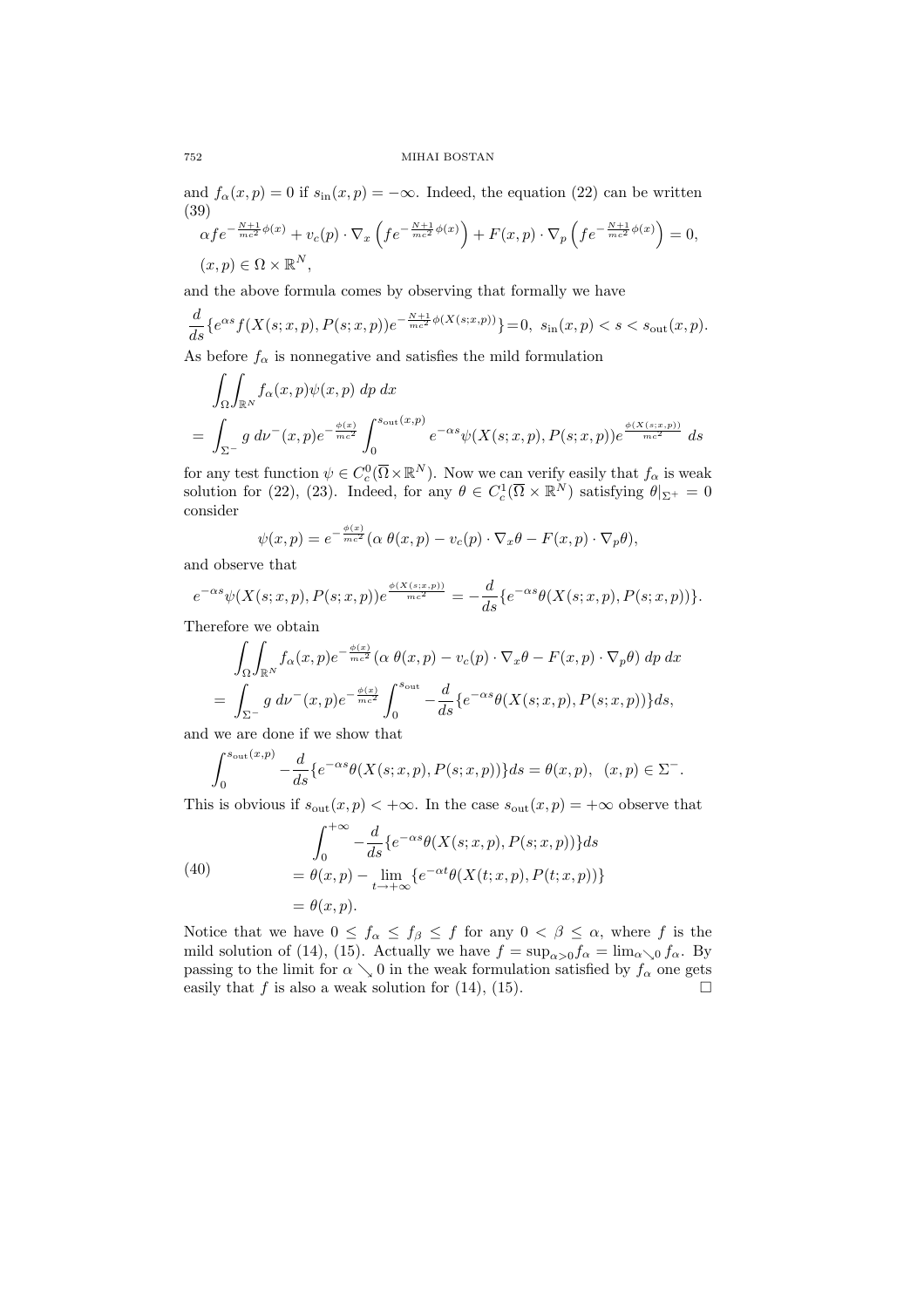Remark 2.1. Under the hypotheses of Proposition 2.3 the mild solution  $f$  has a locally bounded trace  $\gamma^+ f$  on  $\Sigma^+$  satisfying the Green formula

(41)  

$$
- \int_{\Omega} \int_{\mathbb{R}^N} f e^{-\frac{\phi(x)}{mc^2}} (v_c(p) \cdot \nabla_x \theta + F(x, p) \cdot \nabla_p \theta) dp dx
$$

$$
+ \int_{\Sigma^+} \gamma^+ f e^{-\frac{\phi(x)}{mc^2}} \theta(x, p) d\nu^+ = \int_{\Sigma^-} g e^{-\frac{\phi(x)}{mc^2}} \theta(x, p) d\nu^-
$$

for any test function  $\theta \in C_c^1(\overline{\Omega} \times \mathbb{R}^N)$ . The trace  $\gamma^+ f$  is given by the same formula as those for f in Definition 2.2, is nonnegative if  $g$  is nonnegative, is bounded if  $q$  is bounded and we have

(42) 
$$
\|\gamma^+ f\|_{L^\infty(\Sigma^+, d\nu^+)} \leq e^{\frac{N+1}{mc^2}\{\sup_{\partial\Omega}\phi - \inf_{\partial\Omega}\phi\}} \|g\|_{L^\infty(\Sigma^-, d\nu^-)}.
$$

Analogous results hold for the solutions  $(f_{\alpha})_{\alpha>0}$ .

**Z** 

We intend now to estimate the density  $\mu(\cdot) = \int_{\mathbb{R}^N} \frac{f(\cdot, p)}{\gamma_c(p)}$  $\frac{f(\cdot,p)}{\gamma_c(p)}$  dp. The crucial point is the conservation of the total energy  $\mathcal{W}_c$ .

**Proposition 2.4.** Assume that  $\phi \in C^1(\overline{\Omega}), \nabla_x \phi \in W^{1,\infty}(\Omega)^N$ ,  $\phi \geq 0$  on  $\partial \Omega$ ,  $g \geq 0$  on  $\Sigma^-$  and that there is a function  $H : [0, +\infty) \to [0, +\infty)$  such that

$$
g(x,p) \le H(\mathcal{W}_c(x,p)), (x,p) \in \Sigma^-.
$$

We denote by  $f$  the mild solution of  $(14)$ ,  $(15)$ . Then we have the inequalities

(43) 
$$
f(x,p) \leq e^{\frac{N+1}{mc^2}\phi(x)}H(\mathcal{W}_c(x,p))\mathbf{1}_{\{\mathcal{W}_c(x,p)\geq 0\}},\ (x,p) \in \Omega \times \mathbb{R}^N,
$$

(44) 
$$
\gamma^+ f(x,p) \leq e^{\frac{N+1}{mc^2} \sup_{\partial \Omega} \phi} H(\mathcal{W}_c(x,p)), \ (x,p) \in \Sigma^+.
$$

*Proof.* Since  $\phi$  is nonnegative on  $\partial\Omega$  we have  $\mathcal{W}_c(x, p) \geq 0$ ,  $\forall (x, p) \in \Sigma$ . Take  $(x, p) \in \Omega \times \mathbb{R}^N$  such that  $\mathcal{W}_c(x, p) < 0$ . By Proposition 2.2 we have

$$
\mathcal{W}_c(X(s; x, p), P(s; x, p)) = \mathcal{W}_c(x, p) < 0, \ \forall \ s \in ]s_{\text{in}}(x, p), s_{\text{out}}(x, p)[.
$$

Since  $\mathcal{W}_c|_{\Sigma} \geq 0$  we deduce that  $s_{\text{in}}(x, p) = -\infty$ ,  $f(x, p) = 0$  and thus the inequality (43) is trivial. Assume now that  $(x, p) \in \Omega \times \mathbb{R}^N$  such that  $\mathcal{W}_c(x, p) \geq$ 0. As previous we can suppose that  $s_{\text{in}}(x, p) > -\infty$  and by the definition of the mild solution and Proposition 2.2 we obtain

$$
f(x,p) = e^{\frac{N+1}{mc^2}\phi(x)}e^{-\frac{N+1}{mc^2}\phi(X(s_{\rm in};x,p))}g(X(s_{\rm in};x,p),P(s_{\rm in};x,p))
$$
  
\n
$$
\leq e^{\frac{N+1}{mc^2}\phi(x)}H(\mathcal{W}_c(X(s_{\rm in};x,p),P(s_{\rm in};x,p)))
$$
  
\n
$$
= e^{\frac{N+1}{mc^2}\phi(x)}H(\mathcal{W}_c(x,p))\mathbf{1}_{\{\mathcal{W}_c(x,p)\geq 0\}}.
$$

The inequality (44) follows in similar way.  $\Box$ 

By using Proposition 2.4 we obtain the following estimates for  $\mu$ :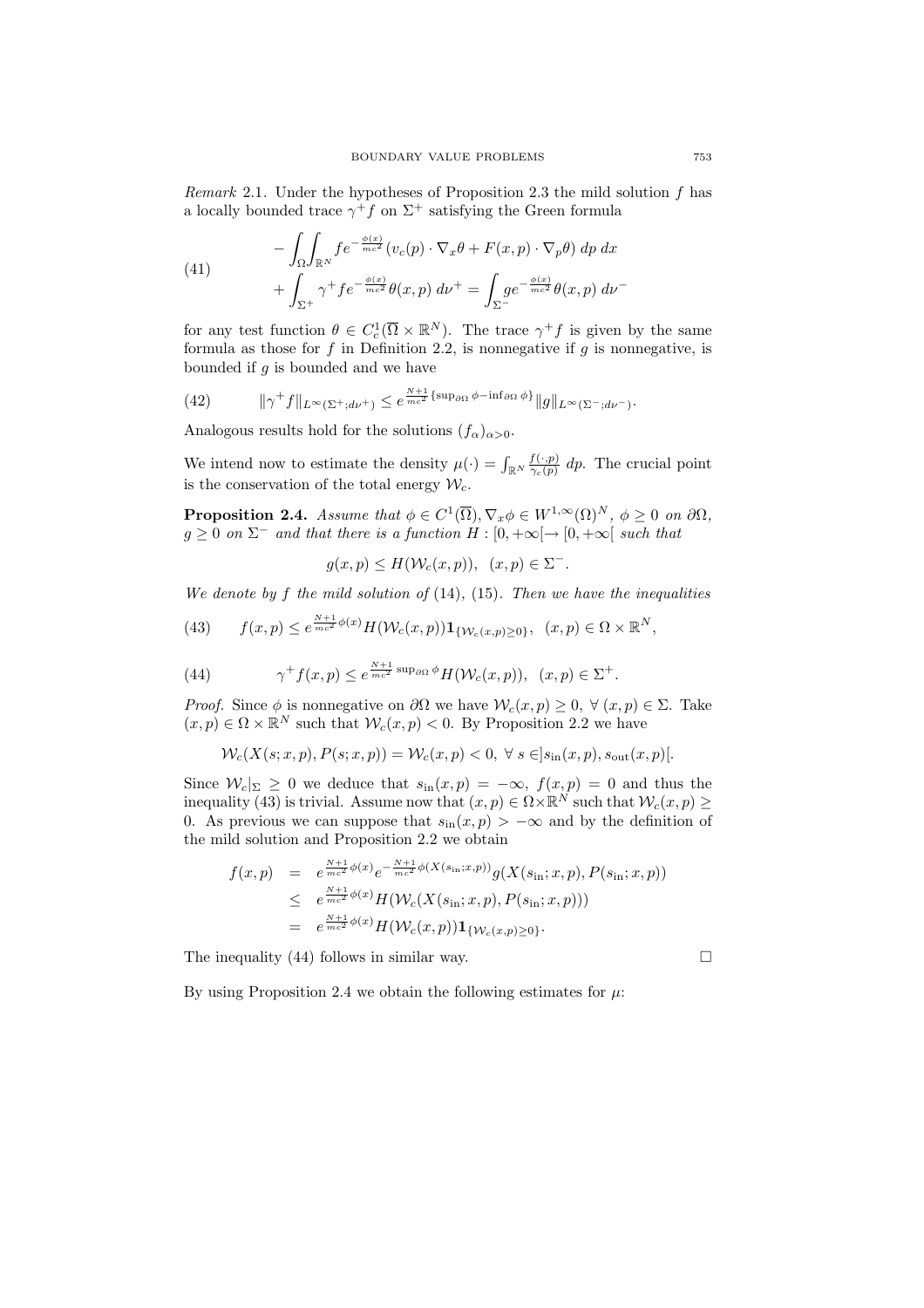**Proposition 2.5.** Assume that  $\phi \in C^1(\overline{\Omega}), \nabla_x \phi \in W^{1,\infty}(\Omega)^N$ ,  $\phi \geq 0$  on  $\partial \Omega$ ,  $g \geq 0$  on  $\Sigma^-$  and that there is  $\delta > N - 1, N \geq 2$  such that

$$
g(x,p) \le \frac{C}{(1+|p|)^{\delta}}, \ \ (x,p) \in \Sigma^-
$$

for some constant  $C > 0$ . Denote by f the mild solution of (14), (15),  $\mu(\cdot) =$  $\int_{\mathbb{R}^N} \frac{f(\cdot,p)}{\gamma_c(p)}$  $\frac{f(\cdot,p)}{\gamma_c(p)} dp$ ,  $\mu_R(\cdot) = \int_{|p| \ge R}$  $f(\cdot,p)$  $\frac{f(\cdot,p)}{\gamma_c(p)}\,dp, \,\forall\, R>0.$  Then we have

(45) 
$$
\mu(x) \le Ce^{2\frac{\phi(x)}{mc^2}}, \quad x \in \Omega,
$$

(46) 
$$
\mu_R(x) \leq C \frac{e^{2 \frac{\phi(x)}{mc^2}}}{\left(1 + \max\{0, r_c(R)e^{\frac{\phi(x)}{mc^2}} + \phi(x)\}\right)^{\delta - (N-1)}}
$$

for some constant  $C = C(m, c, \sup_{\partial \Omega} \phi, N, \delta)$  and with

$$
r_c(R) = \frac{R^2}{m} \left( 1 + \left( 1 + \frac{R^2}{m^2 c^2} \right)^{\frac{1}{2}} \right)^{-1}.
$$

*Proof.* We check easily that there is a constant  $C_1 = C_1(m, c, \sup_{\partial \Omega} \phi)$  such that

$$
g(x,p) \le \frac{C_1}{(1+\mathcal{W}_c(x,p))^\delta}, \quad (x,p) \in \Sigma^-.
$$

Applying Proposition 2.4 with the function  $H(u) = \frac{C_1}{(1+u)^{\delta}}$ ,  $\forall u \ge 0$  yields

(47) 
$$
f(x,p) \leq e^{\frac{N+1}{mc^2}\phi(x)} \frac{C_1}{(1+\mathcal{W}_c(x,p))^{\delta}} \mathbf{1}_{\{\mathcal{W}_c(x,p) \geq 0\}}, \quad (x,p) \in \Omega \times \mathbb{R}^N.
$$

The above inequality allows us to estimate  $\int_{|p| \ge R}$  $f(\cdot,p)$  $\frac{f(\cdot,p)}{\gamma_c(p)}$  dp for any  $R \geq 0$ . For any fixed  $x \in \Omega$  we use the change of variable

(48) 
$$
mc^{2}\left\{ \left(1+\frac{u^{2}}{m^{2}c^{2}}\right)^{\frac{1}{2}}e^{\frac{\phi(x)}{mc^{2}}}-1\right\} = W,
$$

where

$$
u \ge \max\left\{ R, mc\sqrt{\left(e^{-2\frac{\phi(x)}{mc^2}} - 1\right)_+} \right\} =: u_c^R(x),
$$
  

$$
W \ge \max\left\{ 0, mc^2 \left\{ \left(1 + \frac{R^2}{m^2 c^2}\right)^{\frac{1}{2}} e^{\frac{\phi(x)}{mc^2}} - 1 \right\} \right\} =: \mathcal{W}_c^R(x).
$$

We have the equalities

(49) 
$$
u = mc \left( \left( \frac{W}{mc^2} + 1 \right)^2 e^{-2 \frac{\phi(x)}{mc^2}} - 1 \right)^{\frac{1}{2}}, \quad W \ge W_c^R(x)
$$

and

(50) 
$$
\frac{du}{dW} = \frac{m}{u} \left( \frac{W}{mc^2} + 1 \right) e^{-2\frac{\phi(x)}{mc^2}}, \quad W \ge W_c^R(x).
$$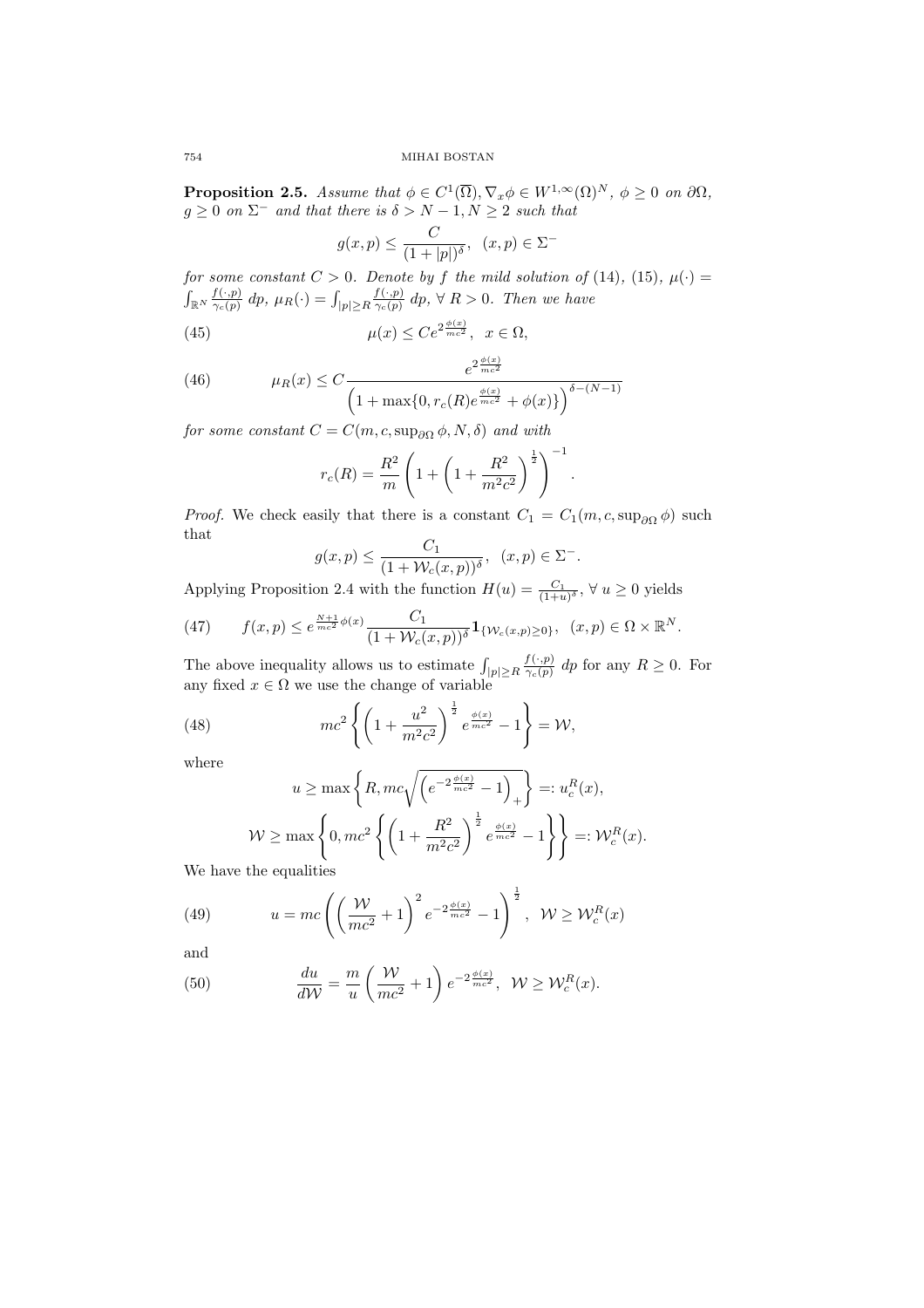Note that we have

(51)  
\n
$$
mc^{2}\left(\left(1+\frac{R^{2}}{m^{2}c^{2}}\right)^{\frac{1}{2}}e^{\frac{\phi(x)}{mc^{2}}}-1\right)
$$
\n
$$
=mc^{2}\left(\left(1+\frac{R^{2}}{m^{2}c^{2}}\right)^{\frac{1}{2}}-1\right)e^{\frac{\phi(x)}{mc^{2}}}+mc^{2}\left(e^{\frac{\phi(x)}{mc^{2}}}-1\right)
$$
\n
$$
\geq \frac{R^{2}}{m\left(1+\left(1+\frac{R^{2}}{m^{2}c^{2}}\right)^{\frac{1}{2}}\right)}e^{\frac{\phi(x)}{mc^{2}}}+\phi(x).
$$

We deduce that

(52) 
$$
\mathcal{W}_c^R(x) \ge \max\{0, r_c(R)e^{\frac{\phi(x)}{mc^2}} + \phi(x)\},
$$

where 
$$
r_c(R) = \frac{R^2}{m\left(1 + \left(1 + \frac{R^2}{m^2c^2}\right)^{\frac{1}{2}}\right)}, \forall R \ge 0, c > 0
$$
. Take now  $R \ge 0$  and let us estimate  $\int_{|p| \ge R} \frac{f(x,p)}{\gamma_c(p)} dp$ . We obtain  
\n
$$
\int_{|p| \ge R} \frac{f(x,p)}{\gamma_c(p)} dp
$$
\n
$$
\le C_1 e^{\frac{N+1}{mc^2}\phi(x)} \int_{|p| \ge R} \frac{1_{\{W_c(x,p) \ge 0\}}}{\gamma_c(p)(1 + W_c(x,p))^{\delta}} dp
$$
\n
$$
\le C_2 e^{\frac{N+1}{mc^2}\phi(x)} \int_{u_c^R(x)}^{+\infty} \frac{u^{N-1} du}{(1+u)\left(1 + mc^2\left(\left(1 + \frac{u^2}{m^2c^2}\right)^{\frac{1}{2}}e^{\frac{\phi(x)}{mc^2}} - 1\right)\right)^{\delta}}
$$
\n
$$
= C_2 e^{\frac{N+1}{mc^2}\phi(x)} \int_{\mathcal{W}_c^R(x)}^{+\infty} \frac{(mc)^{N-2}\left(\left(\frac{\mathcal{W}}{mc^2} + 1\right)^2 e^{-2\frac{\phi(x)}{mc^2}} - 1\right)^{\frac{N-2}{2}}}{1 + mc\left(\left(\frac{\mathcal{W}}{mc^2} + 1\right)^2 e^{-2\frac{\phi(x)}{mc^2}} - 1\right)^{\frac{1}{2}}}
$$
\n
$$
\times \frac{m}{(1 + \mathcal{W})^{\delta}} \left(\frac{\mathcal{W}}{mc^2} + 1\right) e^{-2\frac{\phi(x)}{mc^2}} d\mathcal{W}
$$
\n
$$
= C_2 e^{\frac{N}{mc^2}\phi(x)} \int_{\mathcal{W}_c^R(x)}^{+\infty} \frac{(mc)^{N-2}(Q^2(\mathcal{W}) - 1)^{\frac{N-2}{2}} m Q(\mathcal{W})}{(1 + mc(Q^2(\mathcal{W}) - 1)^{\frac{1}{2}})(1 + \mathcal{W})^{\delta}} d\mathcal{W},
$$

where we used the notation  $Q(\mathcal{W}) = \left(\frac{\mathcal{W}}{mc^2} + 1\right) e^{-\frac{\phi(x)}{mc^2}}$ . By taking into account that

$$
\sup_{Q \ge 1} \frac{Q}{1 + mc(Q^2 - 1)^{\frac{1}{2}}} < +\infty,
$$

we deduce that

(53) 
$$
\int_{|p| \ge R} \frac{f(x,p)}{\gamma_c(p)} dp \le C_3 e^{\frac{N}{mc^2} \phi(x)} \int_{\mathcal{W}_c^R(x)}^{+\infty} \frac{(Q^2(\mathcal{W}) - 1)^{\frac{N-2}{2}}}{(1 + \mathcal{W})^{\delta}} d\mathcal{W}
$$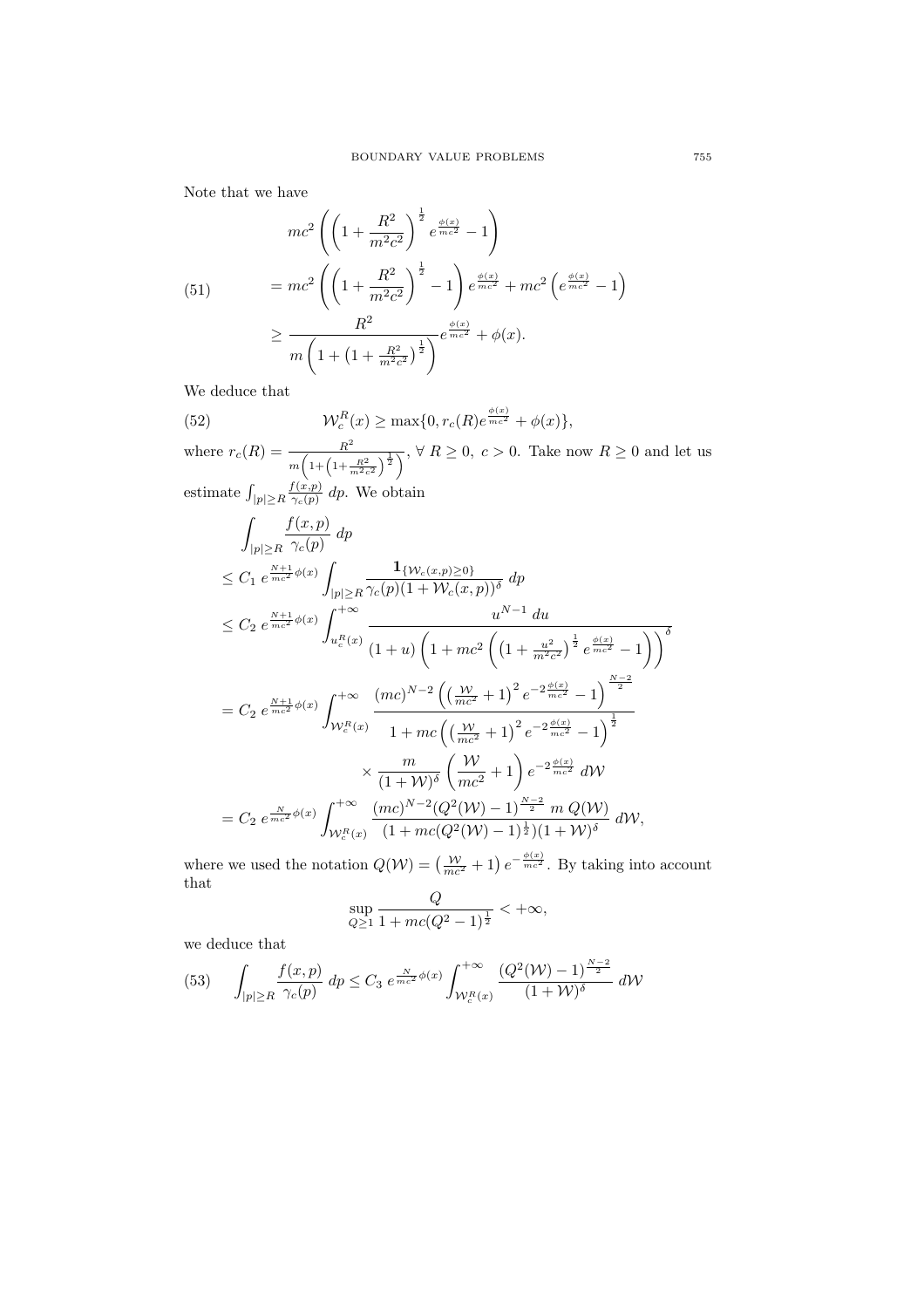$$
= C_3 e^{2\frac{\phi(x)}{mc^2}} \int_{\mathcal{W}_c^R(x)}^{+\infty} \frac{\left(\left(\frac{\mathcal{W}}{mc^2} + 1\right)^2 - e^{2\frac{\phi(x)}{mc^2}}\right)^{\frac{N-2}{2}}}{(1+\mathcal{W})^{\delta}} d\mathcal{W}
$$
  
\n
$$
\leq C_3 e^{2\frac{\phi(x)}{mc^2}} \int_{\mathcal{W}_c^R(x)}^{+\infty} \left(\frac{\mathcal{W}}{mc^2} + 1\right)^{N-2} \frac{d\mathcal{W}}{(1+\mathcal{W})^{\delta}}
$$
  
\n
$$
\leq C_4 e^{2\frac{\phi(x)}{mc^2}} \int_{\mathcal{W}_c^R(x)}^{+\infty} \frac{d\mathcal{W}}{(1+\mathcal{W})^{\delta-N+2}}.
$$

In the above computations  $C_2, C_3, C_4$  denote some constants depending on  $m, c, \sup_{\partial \Omega} \phi, N$ . For  $R = 0$  one gets

(54) 
$$
\mu(x) = \int_{\mathbb{R}^N} \frac{f(x, p)}{\gamma_c(p)} dp \le C_4 e^{2 \frac{\phi(x)}{mc^2}} \int_0^{+\infty} \frac{d\mathcal{W}}{(1 + \mathcal{W})^{\delta - N + 2}}
$$

$$
\le C e^{2 \frac{\phi(x)}{mc^2}}, \ x \in \Omega,
$$

since we have  $\delta > N - 1$ . Take now  $R > 0$ . We have

$$
\mu_R(x) = \int_{|p| \ge R} \frac{f(x, p)}{\gamma_c(p)} dp \le \frac{C_4 e^{2 \frac{\phi(x)}{mc^2}}}{(\delta - N + 1)(1 + \mathcal{W}_c^R(x))^{\delta - N + 1}}
$$
\n
$$
\le \frac{C e^{2 \frac{\phi(x)}{mc^2}}}{\left(1 + \max\{0, r_c(R)e^{\frac{\phi(x)}{mc^2}} + \phi(x)\}\right)^{\delta - N + 1}}.
$$

The above estimates allow us to justify the existence of weak solution for the stationary Nordström-Vlasov system. We intend to investigate the asymptotic behavior of these solutions when the light speed goes to infinity. We need to establish uniform estimates with respect to c.

**Proposition 2.6.** Assume that  $\phi \in C^1(\overline{\Omega}), \nabla_x \phi \in W^{1,\infty}(\Omega)^N$ ,  $\phi \geq 0$  on  $\partial \Omega$ ,  $g \geq 0$  on  $\Sigma^-$  and that there is  $\delta > 2N$ ,  $N \geq 2$  such that

(56) 
$$
g(x,p) \le \frac{C}{(1+|p|)^{\delta}}, \ (x,p) \in \Sigma^-
$$

for some constant  $C > 0$ . Denote by f the mild solution of (14), (15). Then we have for any  $c \geq 1, x \in \Omega$ 

(57) 
$$
\int_{\mathbb{R}^N} f(x, p) \, dp \leq C \, e^{\frac{\phi(x)}{mc^2}} \left( 1 + |\phi(x)|^{\frac{N-2}{2}} \right),
$$

(58) 
$$
\int_{|p| \ge R} f(x, p) dp \le \frac{C e^{\frac{\phi(x)}{mc^2} \left(1 + |\phi(x)|^{\frac{N-2}{2}}\right)}}{\left(1 + \max\{0, r(R)e^{\frac{\phi(x)}{mc^2}} + \phi(x)\}\right)^{\frac{\delta}{2} - N}}
$$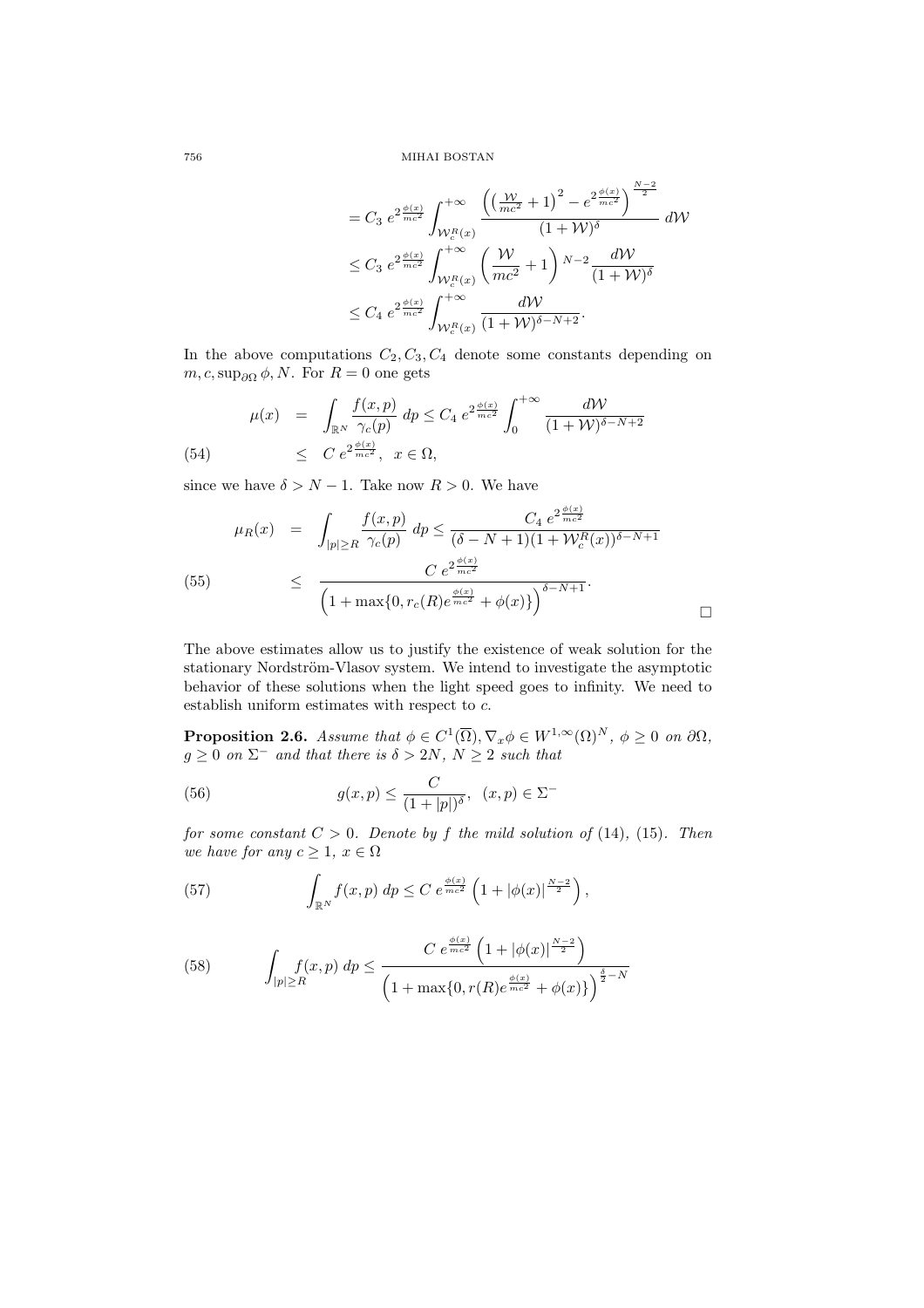for some constant  $C = C(m, \sup_{\partial \Omega} \phi, N, \delta)$  and with

$$
r(R) = \frac{R^2}{m\left(1 + \left(1 + \frac{R^2}{m^2}\right)^{\frac{1}{2}}\right)}.
$$

*Proof.* In the following computations the notation  $C$  stands for constants depending on  $m$ ,  $\|\phi\|_{L^{\infty}(\partial\Omega)}, \delta, N$  but not on the light speed. Observe that for any  $c > 0$  we have the inequalities

$$
\mathcal{E}_c(p) = mc^2 \left( \left( 1 + \frac{|p|^2}{m^2 c^2} \right)^{\frac{1}{2}} - 1 \right) \le \frac{|p|^2}{2m}, \ \ p \in \mathbb{R}^N
$$

and

$$
mc^{2}\left(1-e^{-\frac{\phi(x)}{mc^{2}}}\right) \leq \phi(x), \ \ x \in \overline{\Omega}.
$$

Therefore we obtain for any  $(x, p) \in \Sigma^-$  and  $c \ge 1$ 

$$
g(x, p) \leq \frac{C}{\left(1 + \frac{|p|^2}{2m} + \phi(x)\right)^{\frac{\delta}{2}}} \n\leq \frac{C}{\left(1 + mc^2 \left(\left(1 + \frac{|p|^2}{m^2 c^2}\right)^{\frac{1}{2}} - e^{-\frac{\phi(x)}{mc^2}}\right)\right)^{\frac{\delta}{2}}} \n= \frac{C e^{\frac{\delta \phi(x)}{2mc^2}}}{\left(e^{\frac{\phi(x)}{mc^2}} + mc^2 \left(\left(1 + \frac{|p|^2}{m^2 c^2}\right)^{\frac{1}{2}} e^{\frac{\phi(x)}{mc^2}} - 1\right)\right)^{\frac{\delta}{2}}} \n\leq \frac{C}{\left(1 + \mathcal{W}_c(x, p)\right)^{\frac{\delta}{2}}}.
$$

By Proposition 2.4 we deduce that

(59) 
$$
f(x,p) \leq e^{\frac{N+1}{mc^2}\phi(x)} \frac{C}{(1+\mathcal{W}_c(x,p))^{\frac{\delta}{2}}} \mathbf{1}_{\{\mathcal{W}_c(x,p) \geq 0\}}, \ (x,p) \in \Omega \times \mathbb{R}^N.
$$

For any  $R \geq 0$  we use one more time the change of variable (48), (49), (50). By using (59) one gets as before

$$
\int_{|p| \ge R} f(x, p) \, dp \le C e^{\frac{N+1}{mc^2} \phi(x)} \int_{u_c^R(x)}^{+\infty} \frac{u^{N-1} \, du}{\left(1 + mc^2 \left(\left(1 + \frac{u^2}{m^2 c^2}\right)^{\frac{1}{2}} e^{\frac{\phi(x)}{mc^2}} - 1\right)\right)^{\frac{\delta}{2}}} \\
= C e^{\frac{N+1}{mc^2} \phi(x)} \int_{\mathcal{W}_c^R(x)}^{+\infty} \frac{(mc)^{N-2} \left(\left(\frac{\mathcal{W}}{mc^2} + 1\right)^2 e^{-2\frac{\phi(x)}{mc^2}} - 1\right)^{\frac{N-2}{2}}}{(1 + \mathcal{W})^{\frac{\delta}{2}}} \\
\times m \left(\frac{\mathcal{W}}{mc^2} + 1\right) e^{-2\frac{\phi(x)}{mc^2}} d\mathcal{W}, \quad x \in \Omega.
$$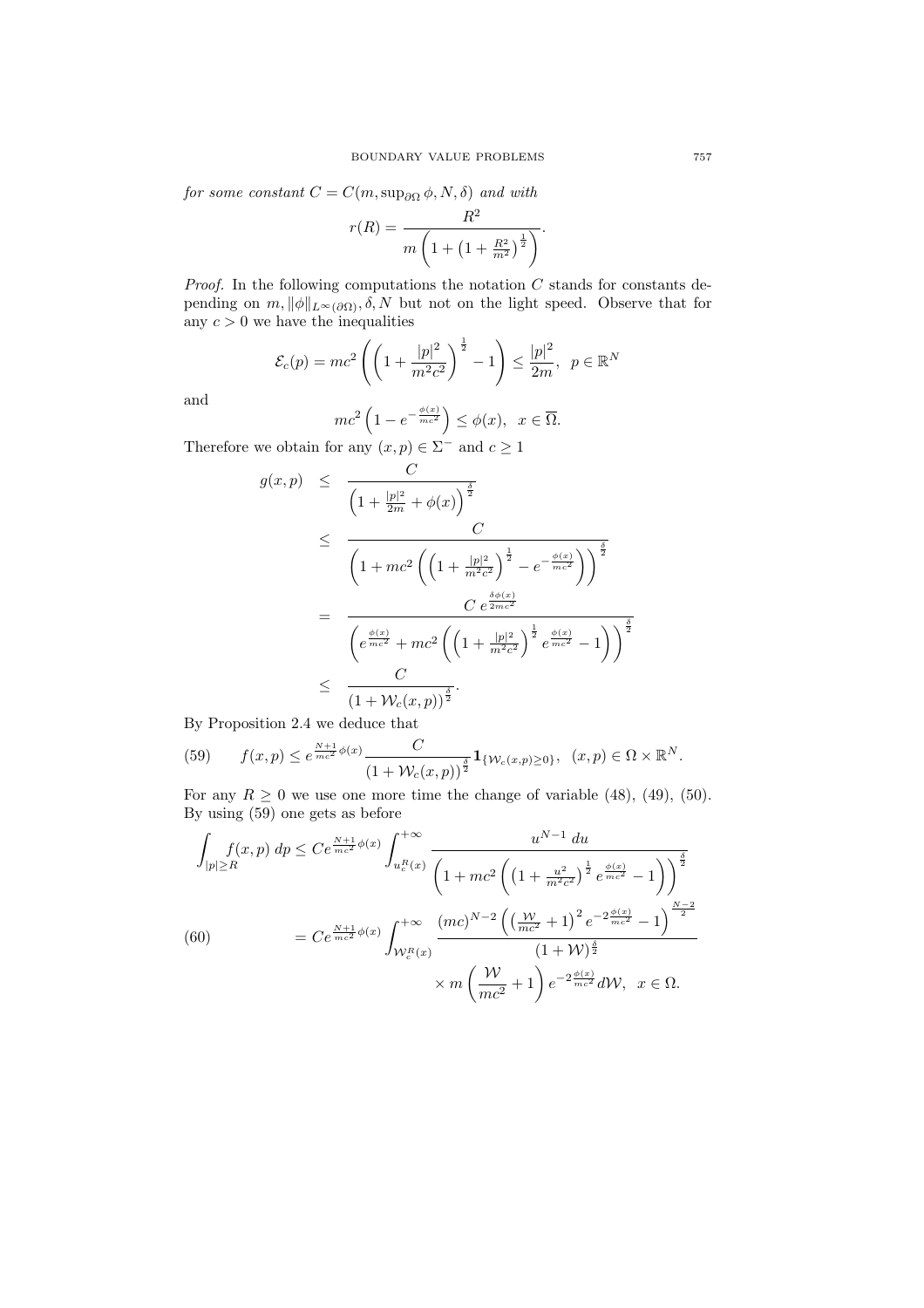Observe that for any  $W \geq W_c^R(x)$  and  $c \geq 1$  we have

$$
mc\left(\left(\frac{\mathcal{W}}{mc^2} + 1\right)^2 e^{-2\frac{\phi(x)}{mc^2}} - 1\right)^{\frac{1}{2}} = mc \ e^{-\frac{\phi(x)}{mc^2}} \left(\frac{\mathcal{W}}{mc^2} \left(\frac{\mathcal{W}}{mc^2} + 2\right) + 1 - e^{2\frac{\phi(x)}{mc^2}}\right)^{\frac{1}{2}}
$$
  
(61)  

$$
\leq mc \ e^{-\frac{\phi(x)}{mc^2}} \left(\frac{\mathcal{W}}{mc^2} \left(\frac{\mathcal{W}}{mc^2} + 2\right) - \frac{2\phi(x)}{mc^2}\right)^{\frac{1}{2}}
$$

$$
\leq Ce^{-\frac{\phi(x)}{mc^2}} \left(\mathcal{W} + 1 + |\phi(x)|^{\frac{1}{2}}\right).
$$

Combining (60), (61) yields

(62) 
$$
\int_{|p| \ge R} f(x, p) dp \le Ce^{\frac{\phi(x)}{mc^2}} \int_{\mathcal{W}_c^R(x)}^{+\infty} \frac{(1 + \mathcal{W})^{N-2} + |\phi(x)|^{\frac{N-2}{2}}}{(1 + \mathcal{W})^{\frac{\delta}{2}-1}} d\mathcal{W}.
$$

For  $R = 0$  one gets

(63) 
$$
\int_{\mathbb{R}^N} f(x, p) dp \leq Ce^{\frac{\phi(x)}{mc^2}} \left(1 + |\phi(x)|^{\frac{N-2}{2}}\right), \ x \in \Omega, \ c \geq 1,
$$

since we have  $\delta > 2N$ . By taking into account that for any  $R > 0, x \in \Omega, c \ge 1$ we have

$$
\mathcal{W}_c^R(x) \ge \max\{0, r(R) e^{\frac{\phi(x)}{mc^2}} + \phi(x)\},\
$$

we obtain

(64) 
$$
\int_{|p| \ge R} f(x, p) dp \le \frac{Ce^{\frac{\phi(x)}{mc^2}} \left(1 + |\phi(x)|^{\frac{N-2}{2}}\right)}{\left(1 + \max\{0, r(R)e^{\frac{\phi(x)}{mc^2}} + \phi(x)\}\right)^{\frac{\delta}{2} - N}}.
$$

´

Remark 2.2. For any  $\alpha > 0$  denote by  $f_{\alpha}$  the mild solution of (22), (23) and by f the mild solution of (14), (15). Since  $0 \le f_{\alpha} \le f$  we deduce that the conclusions of Propositions 2.5, 2.6 hold true for  $f_{\alpha}$ , uniformly with respect to  $\alpha > 0$ .

### 3. Fixed point application

We intend to show the existence of weak solution for the Nordström-Vlasov equations by using the Schauder fixed point theorem. We assume that  $\varphi_0$  is a nonnegative smooth function on the boundary  $\partial\Omega$  and we consider  $\phi_0$  the solution of the problem

(65) 
$$
-\Delta_x \phi_0 = 0, \quad x \in \Omega, \quad \phi_0(x) = \varphi_0(x), \quad x \in \partial \Omega.
$$

If  $\Omega$  is of class  $C^3$  and  $\varphi_0$  belongs to  $W^{3-\frac{1}{q},q}(\partial\Omega)$  for some  $q > N$ , then  $\nabla_x \phi_0 \in W^{2,q}(\Omega) \subset W^{1,\infty}(\Omega)$ . In order to use the mild formulation we need to regularize the field  $\nabla_x \phi$ . Since we want to preserve some information about the trace of  $\phi$  on the boundary  $\partial\Omega$  it is convenient to use some special regularization procedure. Let us introduce some notations. For any  $\varepsilon > 0$  consider

$$
\mathcal{O}_{\varepsilon} = \{ x \in \overline{\Omega} : \operatorname{dist}(x, \partial \Omega) < \varepsilon \}.
$$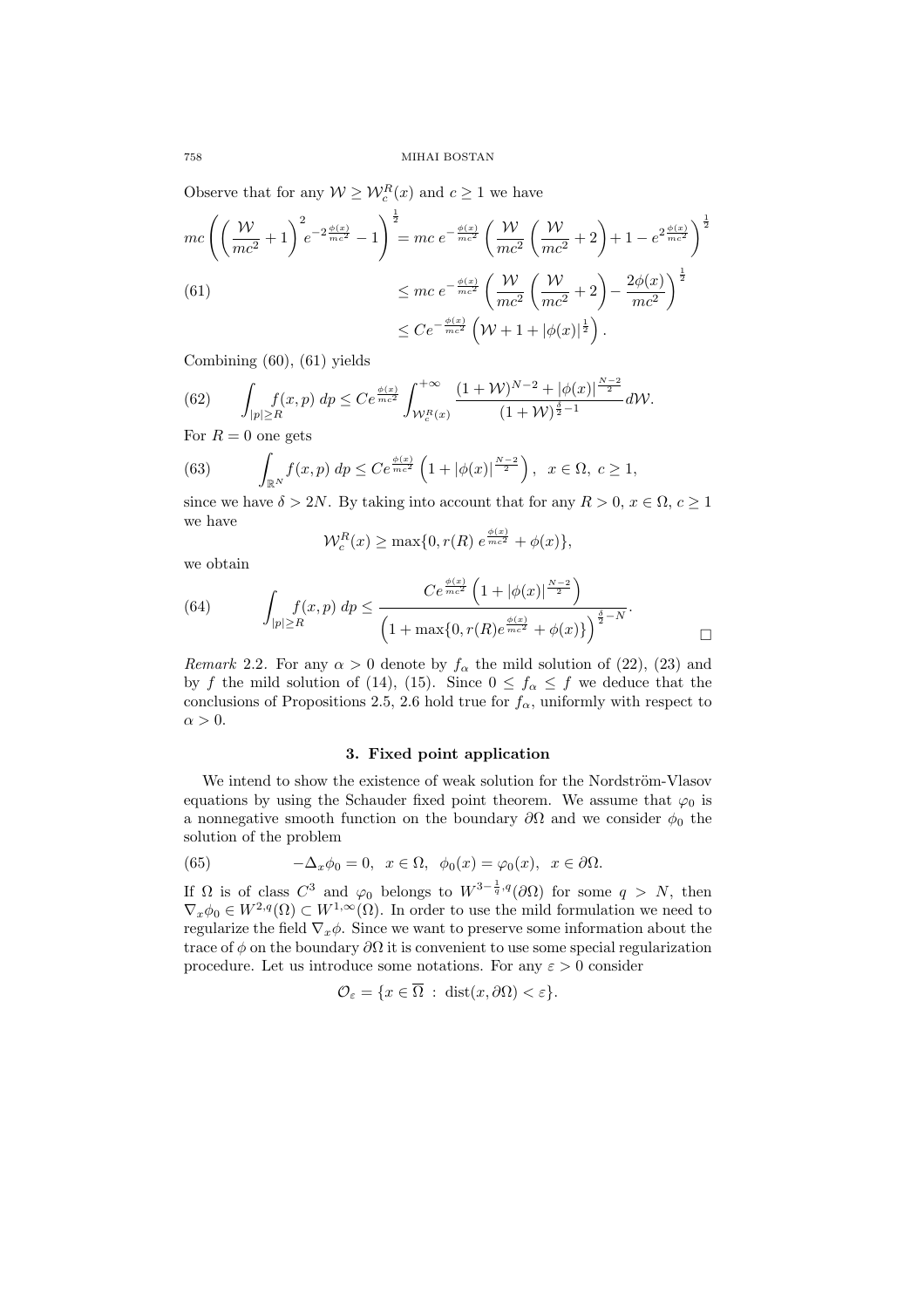Since  $\Omega$  is bounded and smooth, there is  $\varepsilon_{\Omega} > 0$  and a smooth function  $D : \overline{\Omega} \to$ R such that  $D(x) = \text{dist}(x, \partial \Omega)$ ,  $\forall x \in \mathcal{O}_{\varepsilon_{\Omega}}, \nu = -\nabla_x D$  is regular and bounded in  $\overline{\Omega}$  and  $\nu(x) = n(P_{\partial\Omega}(x))$  for any  $x \in \mathcal{O}_{\varepsilon_{\Omega}}$ , where  $P_{\partial\Omega}$  is the projection on  $\partial\Omega$  and n is the unit outward normal on  $\partial\Omega$ . In particular  $\nu(x) = n(x)$  for any  $x \in \partial\Omega$ . Consider  $\zeta \in C_c^{\infty}(\mathbb{R}^N)$ ,  $\zeta \ge 0$ , supp  $\zeta \subset \{x \in \mathbb{R}^N : |x| \le 1\}$ ,<br> $\int_{\mathbb{R}^N} \zeta(x) dx = 1$ ,  $\zeta_{\varepsilon}(\cdot) = \frac{1}{\varepsilon^N} \zeta(\frac{\cdot}{\varepsilon})$  for any  $\varepsilon > 0$ . Following the construction in  $\left(\frac{c}{\varepsilon}\right)$  $\overline{\left( \cdot \right)}$ for any  $\varepsilon > 0$ . Following the construction in

[27] for any 
$$
\phi \in H_0^1(\Omega)
$$
 we define  
\n
$$
R_{\varepsilon}\phi(x) = \int_{\mathbb{R}^N} \zeta_{\varepsilon}(y)\overline{\phi}(x + 2\varepsilon\nu(x) - y) dy
$$
\n(66) 
$$
= \int_{\mathbb{R}^N} \zeta_{\varepsilon}(x + 2\varepsilon\nu(x) - y)\overline{\phi}(y) dy, \quad x \in \overline{\Omega},
$$

where  $\overline{\phi}(x) = \phi(x)$ ,  $x \in \Omega$  and  $\overline{\phi}(x) = 0$ ,  $x \in \mathbb{R}^N - \Omega$ . If  $\Omega$  is of class  $C^3$ , then  $\nu$  is of class  $C^2$  and therefore  $R_{\varepsilon} \phi \in C^2(\mathbb{R}^N)$ . Observe that for  $\varepsilon$  small enough we have  $R_{\varepsilon}\phi(x) = 0$ ,  $\forall x \in \mathcal{O}_{\varepsilon}$  and thus  $R_{\varepsilon}\phi \in C_{c}^{2}(\Omega)$ . Moreover we have  $\lim_{\varepsilon \searrow 0} R_{\varepsilon} \phi = \phi$  in  $H^1(\Omega)$ . For any  $c > 0$  we define the fixed point map  $\mathcal{F}_{c,\varepsilon}$  as follows: for  $\phi \in H_0^1(\Omega)$  consider  $\mathcal{F}_{c,\varepsilon} \phi = \tilde{\phi}$  where

 $-f$  is the mild solution for the stationary regularized Vlasov problem  $\overline{a}$ (67)

$$
\varepsilon f(x, p) + v_c(p) \cdot \nabla_x f - \left( v_c(p) \cdot \nabla_x (R_\varepsilon \phi + \phi_0) \frac{p}{mc^2} + \frac{\nabla_x (R_\varepsilon \phi + \phi_0)}{\gamma_c(p)} \right) \cdot \nabla_p f
$$
  
=  $\frac{N+1}{mc^2} f(x, p) v_c(p) \cdot \nabla_x (R_\varepsilon \phi + \phi_0), \quad (x, p) \in \Omega \times \mathbb{R}^N,$   
(68)  $f(x, p) = g(x, p), \quad (x, p) \in \Sigma^- ;$ 

 $-\phi$  is the solution of the Poisson problem

(69) 
$$
-\Delta_x \tilde{\phi} = -\mu(x), \quad x \in \Omega,
$$

(70) 
$$
\tilde{\phi}(x) = 0, \quad x \in \partial \Omega,
$$

with  $\mu(\cdot) = \int_{\mathbb{R}^N} \frac{f(\cdot, p)}{\gamma_c(p)}$  $\frac{f(\cdot,p)}{\gamma_c(p)}$  dp.

The properties of the map  $\mathcal{F}_{c,\varepsilon}$  are summed up in the following straightforward result:

**Proposition 3.1.** Assume that  $\Omega$  is regular,  $\varphi_0 \in W^{3-\frac{1}{q},q}(\partial \Omega)$  for some  $q >$  $N, \varphi_0 \geq 0$  on  $\partial \Omega, g \geq 0$  on  $\Sigma^-$  such that

(71) 
$$
g(x,p) \leq \frac{C}{(1+|p|)^{\delta}}, \quad (x,p) \in \Sigma^-
$$

for some constants  $C > 0$ ,  $\delta > N - 1$  with  $N \geq 2$ . Then

1) there is a constant  $C_c = C(m, c, \sup_{\partial \Omega} \varphi_0, N, \delta)$  such that

$$
\|\mathcal{F}_{c,\varepsilon}\phi\|_{H^1(\Omega)} \leq C_c, \ \forall \ \phi \in H_0^1(\Omega), \ \phi \leq 0 \ ;
$$

- 2) the map  $\mathcal{F}_{c,\varepsilon}$  is continuous with respect to the weak topology of  $H^1(\Omega)$ ;
- 3) there is a fixed point for the application  $\mathcal{F}_{c,\varepsilon}$ .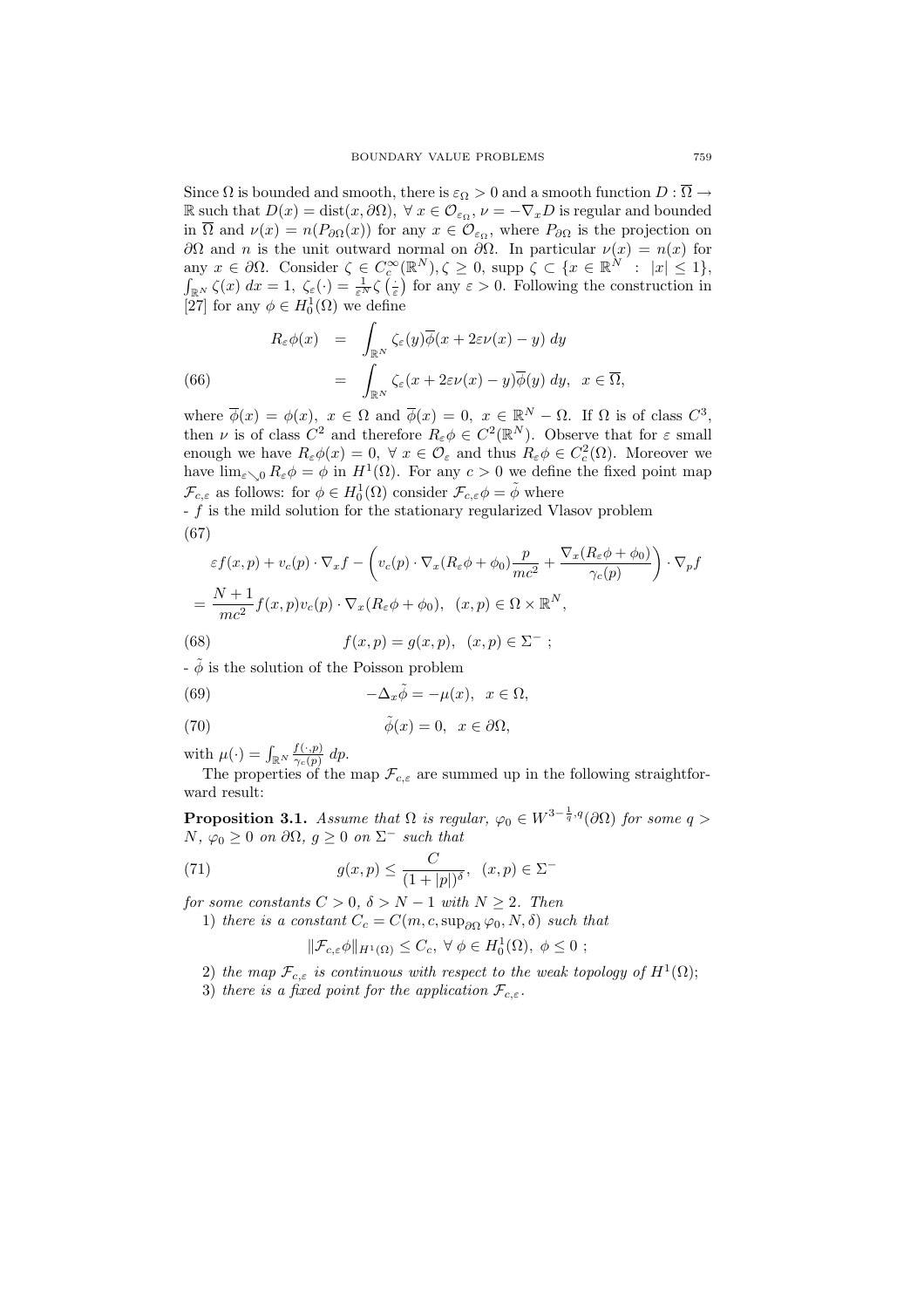*Proof.* 1) For any  $\phi \in H_0^1(\Omega)$ ,  $\phi \leq 0$  we have  $R_{\varepsilon} \phi \leq 0$ . By Proposition 2.5 and Remark 2.2 we know that

$$
(72) \quad 0 \le \mu(x) \le C_1 e^{2 \frac{\phi_0(x) + R_{\varepsilon} \phi(x)}{mc^2}} \le C_1 e^{\frac{2}{mc^2} \sup_{\partial \Omega} \varphi_0} =: C_2, \quad x \in \Omega
$$

for some constant  $C_1 = C_1(m, c, \sup_{\partial \Omega} \varphi_0, N, \delta)$ . In particular we deduce that  $\|\mu\|_{L^2(\Omega)} \leq C_2 \left(\text{meas}(\Omega)\right)^{1/2}$  which implies that

$$
\|\mathcal{F}_{c,\varepsilon}\phi\|_{H^1(\Omega)} = \|\tilde{\phi}\|_{H^1(\Omega)} \le C_3(m,c,\sup_{\partial\Omega}\varphi_0,N,\delta) =: C_c.
$$

2) The arguments are standard. Take  $(\phi_k)_k \subset H_0^1(\Omega)$  such that  $\lim_{k \to +\infty} \phi_k$  $= \phi$  weakly in  $H^1(\Omega)$ . By weak convergence we have

(73) 
$$
R_{\varepsilon}\phi_k(x) \to R_{\varepsilon}\phi(x), \ \nabla_x R_{\varepsilon}\phi_k(x) \to \nabla_x R_{\varepsilon}\phi(x), \ x \in \Omega.
$$

We check easily that

(74) 
$$
\sup_{k} \{ ||R_{\varepsilon} \phi_k||_{L^{\infty}(\Omega)} + ||\nabla_x R_{\varepsilon} \phi_k||_{L^{\infty}(\Omega)} \} < +\infty
$$

and by using the dominated convergence theorem we have

(75) 
$$
\lim_{k \to +\infty} \nabla_x R_{\varepsilon} \phi_k = \nabla_x R_{\varepsilon} \phi \text{ strongly in } L^2(\Omega)^N.
$$

Denote by  $(f_k)_k$ , f the mild solutions of (67), (68) corresponding to the fields  $(\nabla_x R_\varepsilon \phi_k)_k$ , respectively  $\nabla_x R_\varepsilon \phi$ . By Proposition 2.3 we know that  $(f_k)_k$  are also weak solutions and therefore, for any test function  $\theta \in C_c^1(\overline{\Omega} \times \mathbb{R}^N)$ ,  $\theta|_{\Sigma^+} = 0$  we can write

(76)  
\n
$$
\int_{\Omega} \int_{\mathbb{R}^N} f_k(x, p) e^{-\frac{R_{\varepsilon} \phi_k(x) + \phi_0(x)}{mc^2}} (\varepsilon \theta(x, p) - v_c(p) \cdot \nabla_x \theta - F_k(x, p) \cdot \nabla_p \theta) dp dx
$$
\n
$$
= \int_{\Sigma^-} g(x, p) e^{-\frac{\varphi_0(x)}{mc^2}} \theta(x, p) d\nu^-,
$$

where  $F_k(x,p) =$  $v_c(p) \cdot \nabla_x (R_\varepsilon \phi_k + \phi_0) \frac{p}{mc^2} + \frac{\nabla_x (R_\varepsilon \phi_k + \phi_0)}{\gamma_c(p)}$  $\gamma_{c}(p)$ . By Proposition 2.3 we have

$$
(77) \quad \sup_{k} \|f_k\|_{L^{\infty}(\Omega\times\mathbb{R}^N)} \leq \sup_{k} e^{\frac{N+1}{mc^2}\sup_{\Omega}(R_{\varepsilon}\phi_k+\phi_0)} \|g\|_{L^{\infty}(\Sigma^{-};d\nu^{-})} < +\infty,
$$

and therefore we can extract a sequence  $(k_i)_i$  such that  $f_{k_i} \rightharpoonup \tilde{f}$  weakly  $\star$  in  $L^{\infty}(\Omega \times \mathbb{R}^{N})$ . By using (73), (74), (75) we can pass easily to the limit with respect to i in the weak formulations (76) written for  $k = k_i$  and we deduce that  $\tilde{f}$  is a weak solution for (67), (68). By Proposition 2.1 we deduce that  $\tilde{f} = f$ . Actually all the sequence  $(f_k)_k$  converges weakly  $\star$  in  $L^{\infty}(\Omega \times \mathbb{R}^N)$ towards f. Denote by  $(\mu_k)_k$  and  $\mu$  the densities given by

$$
\mu_k(\cdot) = \int_{\mathbb{R}^N} \frac{f_k(\cdot, p)}{\gamma_c(p)} dp, \ \forall \ k, \ \mu(\cdot) = \int_{\mathbb{R}^N} \frac{f(\cdot, p)}{\gamma_c(p)} dp.
$$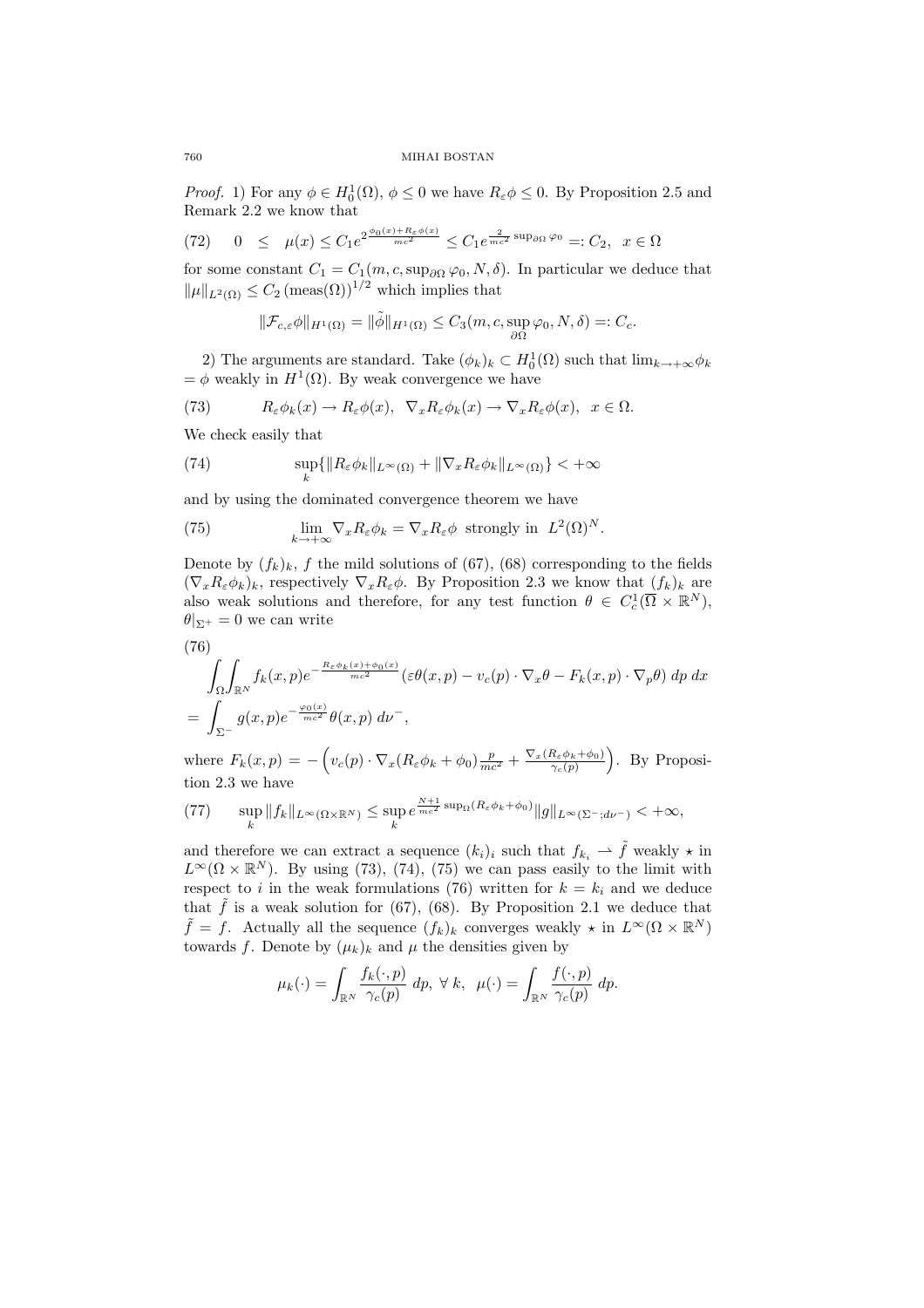By using Proposition 2.5 and by taking into account that  $\sup_k ||R_{\varepsilon}\phi_k+\phi_0||_{L^{\infty}(\Omega)}$  $< +\infty$  we deduce that °

(78) 
$$
\sup_{k\geq 1} \|\mu_k\|_{L^{\infty}(\Omega)} < +\infty, \quad \lim_{R\to+\infty} \sup_{k\geq 1} \left\| \int_{|p|\geq R} \frac{f_k(\cdot,p)}{\gamma_c(p)} dp \right\|_{L^{\infty}(\Omega)} = 0
$$

and we obtain easily that  $\mu_k \to \mu$  weakly in  $L^s(\Omega)$ ,  $\forall$  1  $\leq$  s  $\lt$  + $\infty$  and  $\mu_k \to \mu$ weakly  $\star$  in  $L^{\infty}(\Omega)$ . Consider  $({\phi_k})_k$ ,  $\phi$  the solutions of the problems

$$
-\Delta_x \tilde{\phi}_k = -\mu_k(x), \quad x \in \Omega, \quad \tilde{\phi}_k(x) = 0, \quad x \in \partial\Omega,
$$
  

$$
-\Delta_x \tilde{\phi} = -\mu(x), \quad x \in \Omega, \quad \tilde{\phi}(x) = 0, \quad x \in \partial\Omega.
$$

Since  $(\mu_k)_k$  is bounded in  $L^2(\Omega)$ ,  $(\tilde{\phi}_k)_k$  is bounded in  $H^2(\Omega)$  and thus we can extract a subsequence  $(\tilde{\phi}_{k_i})_i$  which converges in  $H^1(\Omega)$ . By using the convergence  $\mu_{k_i} \rightharpoonup \mu$  weakly  $\star$  in  $L^{\infty}(\Omega)$  we deduce that  $\lim_{i \to +\infty} \tilde{\phi}_{k_i} = \tilde{\phi}$  in  $H^1(\Omega)$ . In fact all the sequence  $({\tilde{\phi}_k})_k = (\mathcal{F}_{c,\varepsilon} \phi_k)_k$  converges strongly in  $H^1(\Omega)$ towards  $\tilde{\phi} = \mathcal{F}_{c,\varepsilon} \phi$ . In particular  $\mathcal{F}_{c,\varepsilon}$  is continuous with respect to the weak topology of  $H^1(\Omega)$ .

3) We consider the set  $\mathcal{X}_{c,\varepsilon} = \{ \phi \in H_0^1(\Omega) : ||\phi||_{H^1(\Omega)} \leq C_c, \phi \leq 0 \}$  which is convex and compact with respect to the weak topology of  $H^1(\Omega)$ . Observe also that  $\mathcal{F}_{c,\varepsilon}(\mathcal{X}_{c,\varepsilon}) \subset \mathcal{X}_{c,\varepsilon}$ . Indeed, by construction  $\tilde{\phi} = \mathcal{F}_{c,\varepsilon} \phi \in H_0^1(\Omega)$  and by the first point we have  $\|\tilde{\phi}\|_{H^1(\Omega)} \leq C_c$ . Since  $-\Delta_x \tilde{\phi} = -\mu(x) \leq 0, x \in \Omega$ and  $\tilde{\phi}|_{\partial\Omega} = 0$  we have sup<sub> $\Omega$ </sub>  $\tilde{\phi} \leq 0$ . We conclude by the Schauder fixed point theorem.  $\Box$ 

## 4. The stationary Nordström-Vlasov equations

By passing to the limit with respect to  $\varepsilon \setminus 0$  we obtain the existence of weak solution for the stationary Nordström-Vlasov system as stated in Theorem 1.1.

*Proof of Theorem* 1.1. For any fixed  $c > 0$  take  $(\varepsilon_k)_{k \geq 1}$  a decreasing sequence converging towards 0 and consider  $\varphi_{0,k} \in W^{3-\frac{1}{q},q}(\partial\Omega)$  for some  $q > N$  such that (79)

$$
\lim_{k \to +\infty} \varphi_{0,k} = \varphi_0 \text{ in } H^{1/2}(\partial \Omega), \sup_{k \ge 1} \|\varphi_{0,k}\|_{L^{\infty}(\partial \Omega)} \le \|\varphi_0\|_{L^{\infty}(\partial \Omega)}, \varphi_{0,k} \ge 0, \forall k.
$$

By Proposition 3.1 there is  $(f_{c,k}, \phi_{c,k})$  solution for

$$
(80)
$$

$$
\varepsilon_{k} f_{c,k} + v_{c}(p) \cdot \nabla_{x} f_{c,k} - \left( v_{c}(p) \cdot \nabla_{x} (R_{\varepsilon_{k}} \phi_{c,k} + \phi_{0,k}) \frac{p}{mc^{2}} + \frac{\nabla_{x} (R_{\varepsilon_{k}} \phi_{c,k} + \phi_{0,k})}{\gamma_{c}(p)} \right) \cdot \nabla_{p} f_{c,k}
$$
\n
$$
= \frac{N+1}{mc^{2}} f_{c,k}(x, p) v_{c}(p) \cdot \nabla_{x} (R_{\varepsilon_{k}} \phi_{c,k} + \phi_{0,k}), \quad (x, p) \in \Omega \times \mathbb{R}^{N},
$$
\n
$$
(81) \qquad -\Delta_{x} \phi_{c,k} = -\mu_{c,k}(x) = -\int_{\mathbb{R}^{N}} \frac{f_{c,k}(x, p)}{\gamma_{c}(p)} dp, \quad -\Delta_{x} \phi_{0,k} = 0, \quad x \in \Omega,
$$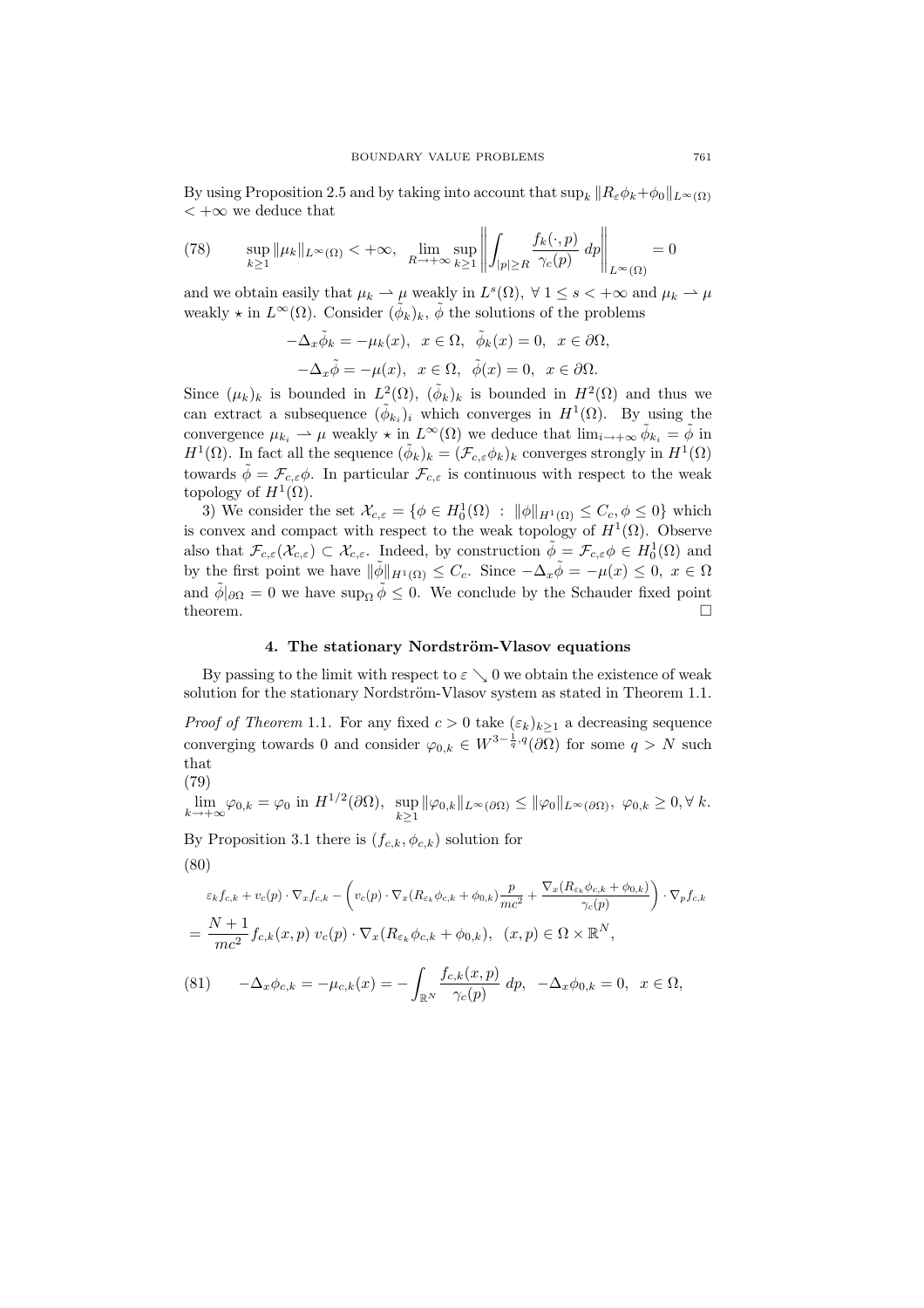(82)

$$
f_{c,k}(x,p) = g(x,p), \ (x,p) \in \Sigma^-, \ \phi_{c,k}(x) = 0, \ \phi_{0,k}(x) = \varphi_{0,k}(x), \ x \in \partial\Omega
$$
 such that

$$
0 \leq \phi_{0,k}(x) \leq \|\varphi_{0,k}\|_{L^{\infty}(\partial\Omega)} \leq \|\varphi_0\|_{L^{\infty}(\partial\Omega)}, \quad \phi_{c,k}(x) \leq 0, \ \forall \ x \in \Omega, \ \forall \ k \geq 1,
$$
  

$$
0 \leq f_{c,k}(x,p) \leq e^{\frac{N+1}{mc^2}\|\varphi_0\|_{L^{\infty}(\partial\Omega)}}\|g\|_{L^{\infty}(\Sigma^{-})}, \ (x,p) \in \Sigma^{-}, k \geq 1,
$$
  

$$
\sup_{k \geq 1} \left\| \int_{\mathbb{R}^N} \frac{f_{c,k}(\cdot,p)}{\gamma_c(p)} dp \right\|_{L^{\infty}(\Omega)} \leq C(c)e^{\frac{2}{mc^2}\|\varphi_0\|_{L^{\infty}(\partial\Omega)}}
$$

for some constant depending on c. In particular we have

$$
\sup_{k\geq 1} \|\mu_{c,k}\|_{L^{N+1}(\Omega)} < +\infty,
$$

and thus

$$
\sup_{k\geq 1} \|\phi_{c,k}\|_{L^{\infty}(\Omega)} \leq C \sup_{k\geq 1} \|\phi_{c,k}\|_{W^{1,N+1}(\Omega)} \leq C \sup_{k\geq 1} \|\mu_{c,k}\|_{L^{N+1}(\Omega)} < +\infty.
$$

By using Proposition 2.5 we deduce easily that

$$
\lim_{R \to +\infty} \sup_{k \ge 1} \left\| \int_{|p| \ge R} \frac{f_{c,k}(\cdot, p)}{\gamma_c(p)} dp \right\|_{L^{\infty}(\Omega)} = 0.
$$

We can assume (after extraction eventually) that

$$
\lim_{k \to +\infty} f_{c,k} = f_c, \text{ weakly } \star \text{ in } L^{\infty}(\Omega \times \mathbb{R}^N),
$$

$$
\lim_{k \to +\infty} \mu_{c,k} = \mu_c := \int_{\mathbb{R}^N} \frac{f_c(\cdot, p)}{\gamma_c(p)} dp, \text{ weakly } \star \text{ in } L^{\infty}(\Omega),
$$

$$
\lim_{k \to +\infty} \phi_{c,k} = \phi_c, \text{ strongly in } H^1(\Omega),
$$

$$
\lim_{k \to +\infty} \phi_{0,k} = \phi_0, \text{ strongly in } H^1(\Omega),
$$

where  $\phi_0$  is the solution of (65). We check easily that  $(f_c, \phi_c + \phi_0)$  is a weak solution of the stationary Nordström-Vlasov system. Observe also that

$$
0 \le f_c \le e^{\frac{N+1}{mc^2} \|\varphi_0\|_{L^{\infty}(\partial\Omega)}} \|g\|_{L^{\infty}(\Sigma^-)}, \quad \lim_{R \to +\infty} \left\| \int_{|p| \ge R} \frac{f_c(\cdot, p)}{\gamma_c(p)} \, dp \right\|_{L^{\infty}(\Omega)} = 0.
$$

Assume now that  $\delta > 2N$  with  $N \in \{2,3\}$ . By using Proposition 2.6 we have for any  $c \geq 1$ 

$$
\int_{\mathbb{R}^N} f_{c,k}(x, p) dp \leq C_1 e^{\frac{\|\varphi_0\|_{L^\infty(\partial \Omega)}}{mc^2} (1 + |R_{\varepsilon_k} \phi_{c,k}(x) + \phi_{0,k}(x)|^{\frac{N-2}{2}})} \leq C_2 (1 + |R_{\varepsilon_k} \phi_{c,k}(x)|^{\frac{N-2}{2}}), \quad x \in \Omega, \quad k \geq 1
$$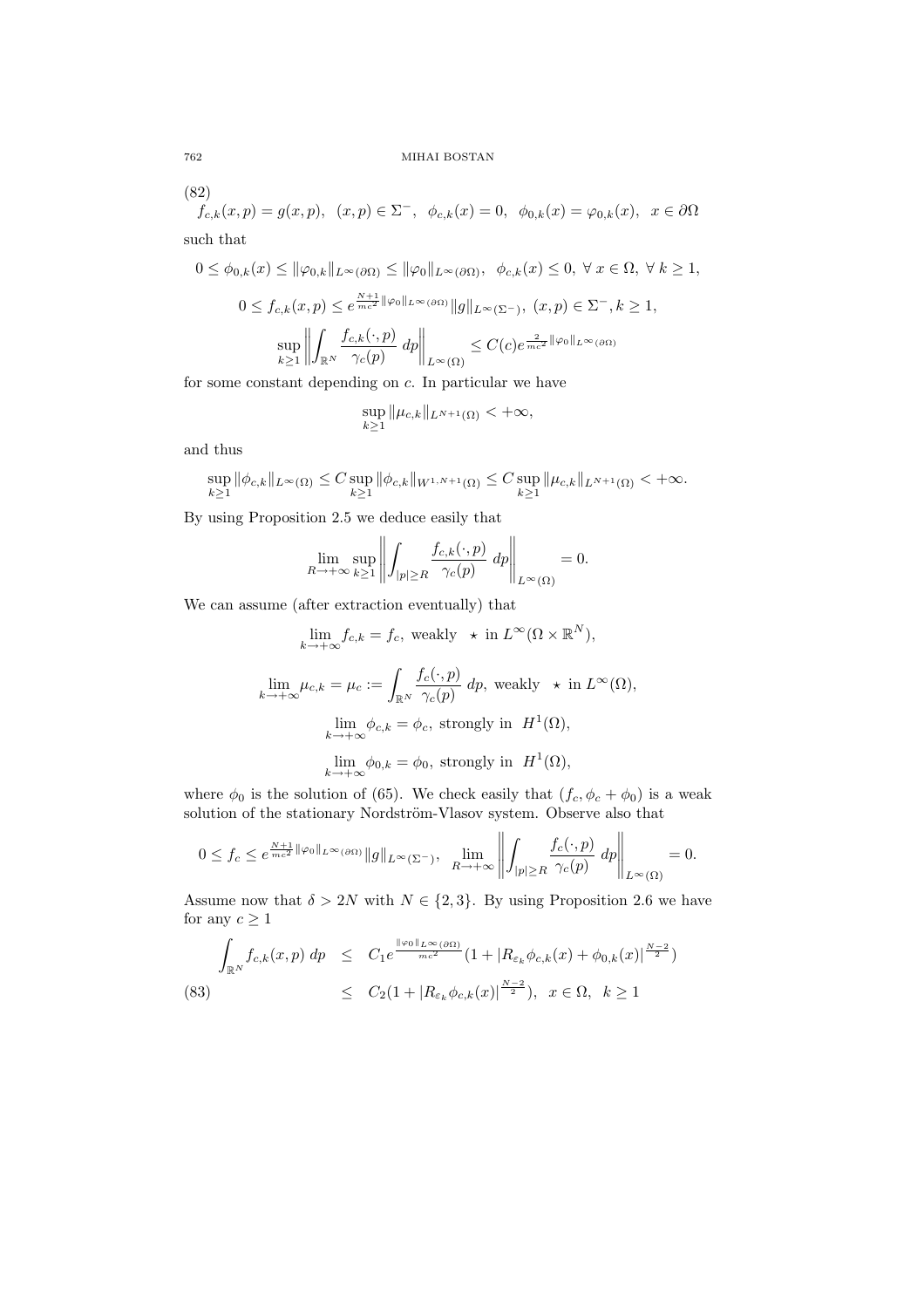for some constants  $C_1, C_2$  depending on  $m, ||\varphi_0||_{L^{\infty}(\partial\Omega)}, N, \delta$  but not on c. If  $N = 2$  the inequality (83) gives the uniform estimates

(84) 
$$
\sup_{k \ge 1, c \ge 1} \|\mu_{c,k}\|_{L^{\infty}(\Omega)} \le \sup_{k \ge 1, c \ge 1} \left\| \int_{\mathbb{R}^2} f_{c,k}(\cdot, p) dp \right\|_{L^{\infty}(\Omega)} \le 2C_2,
$$

$$
\sup_{k \ge 1, c \ge 1} \|\phi_{c,k}\|_{L^{\infty}(\Omega)} \le C(\Omega) \sup_{k \ge 1, c \ge 1} \|\phi_{c,k}\|_{W^{1,3}(\Omega)}
$$
  
 
$$
\le C(\Omega) \sup_{k \ge 1, c \ge 1} \|\mu_{c,k}\|_{L^{3}(\Omega)} < +\infty.
$$

Combining (85), (58) yields

(86) 
$$
\lim_{R \to +\infty} \sup_{k \ge 1, c \ge 1} \left\| \int_{|p| \ge R} f_{c,k}(\cdot, p) dp \right\|_{L^{\infty}(\Omega)} = 0.
$$

By passing to the limit with respect to k we obtain that  $f_c = w \star \lim_{k \to +\infty} f_{c,k}$ satisfies

$$
\sup_{c\geq 1}\left\|\int_{\mathbb{R}^2} f_c(\cdot,p) dp\right\|_{L^{\infty}(\Omega)} < +\infty, \quad \lim_{R\to+\infty} \sup_{c\geq 1}\left\|\int_{|p|\geq R} f_c(\cdot,p) dp\right\|_{L^{\infty}(\Omega)} = 0.
$$

We analyze now the case  $N = 3$ . We have from (83)

(87) 
$$
\int_{\mathbb{R}^3} f_{c,k}(x, p) dp \leq C_2 (1 + |R_{\varepsilon_k} \phi_{c,k}(x)|^{1/2}), \quad x \in \Omega, \ k \geq 1, \ c \geq 1.
$$

We deduce that for any  $s > 3, c \ge 1$  we have

$$
\|\mu_{c,k}\|_{L^s(\Omega)}^s \leq C_3 (1 + \|R_{\varepsilon_k} \phi_{c,k}\|_{L^{s/2}(\Omega)}^{s/2})
$$
  
\n
$$
\leq C_4 (1 + \|\phi_{c,k}\|_{L^{s/2}(\Omega)}^{s/2})
$$
  
\n
$$
\leq C_5 (1 + \|\phi_{c,k}\|_{L^s(\Omega)}^{s/2})
$$
  
\n
$$
\leq C_6 (1 + \|\mu_{c,k}\|_{L^s(\Omega)}^{s/2})
$$

for some constants  $C_3, C_4, C_5, C_6$  not depending on  $k \geq 1$  and  $c \geq 1$  and therefore we obtain  $\sup_{k\ge 1,c\ge 1}\|\mu_{c,k}\|_{L^s(\Omega)}<+\infty.$  Finally one gets

$$
\sup_{k \ge 1, c \ge 1} \|\phi_{c,k}\|_{L^{\infty}(\Omega)} \le C_7(\Omega) \sup_{k \ge 1, c \ge 1} \|\phi_{c,k}\|_{W^{1,s}(\Omega)}
$$
  

$$
\le C_8 \sup_{k \ge 1, c \ge 1} \|\mu_{c,k}\|_{L^s(\Omega)} < +\infty.
$$

From (87), (58) we deduce that

$$
\sup_{k\geq 1, c\geq 1} \left\| \int_{\mathbb{R}^3} f_{c,k}(\cdot, p) dp \right\|_{L^{\infty}(\Omega)} < +\infty,
$$
  

$$
\lim_{R\to +\infty} \sup_{k\geq 1, c\geq 1} \left\| \int_{|p|\geq R} f_{c,k}(\cdot, p) dp \right\|_{L^{\infty}(\Omega)} = 0.
$$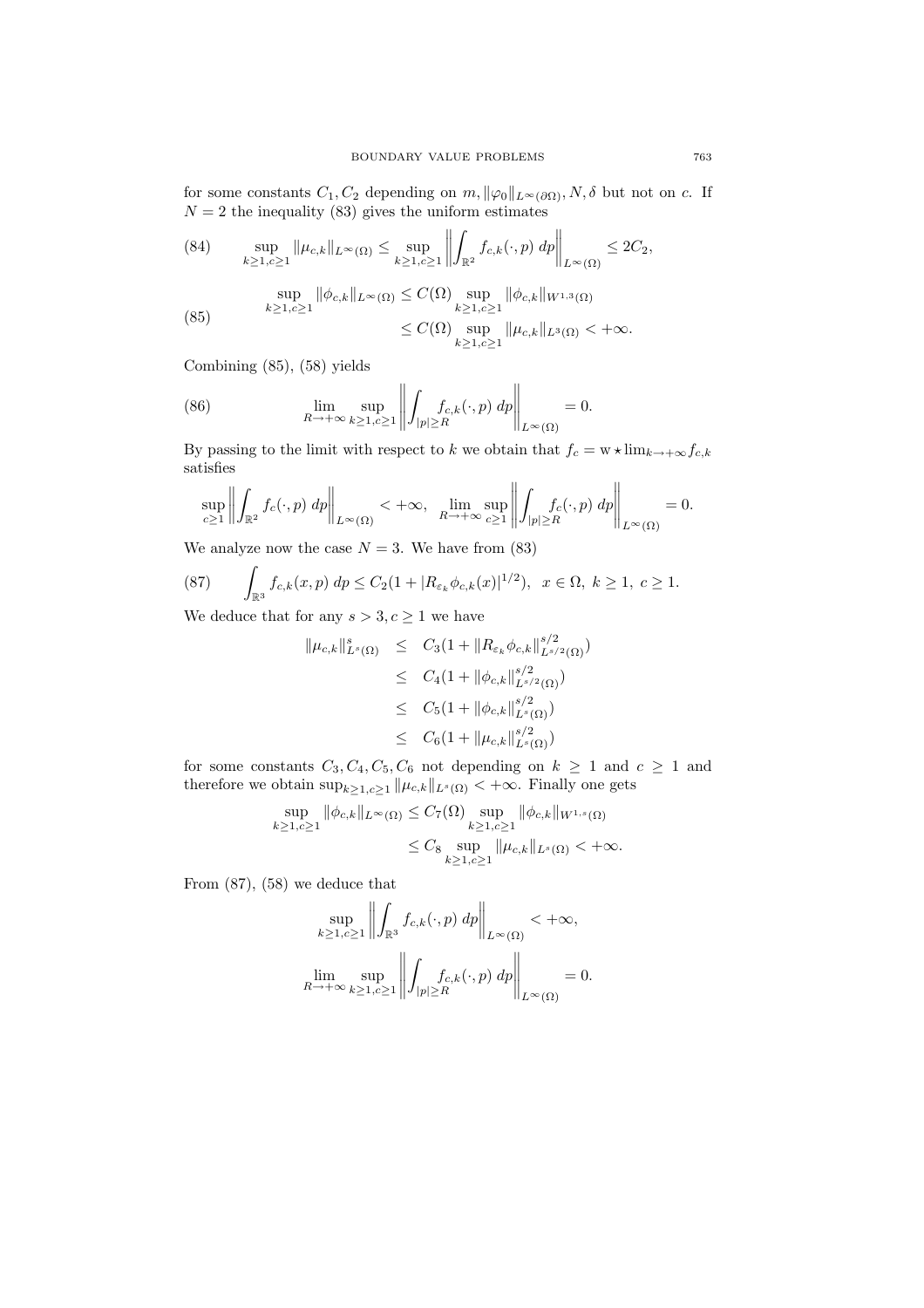#### 764 MIHAI BOSTAN

By passing to the limit with respect to k we obtain that  $f_c = \mathbf{w} \star \lim_{k \to +\infty} f_{c,k}$ satisfies ° °

$$
\sup_{c\geq 1}\left\|\int_{\mathbb{R}^3} f_c(\cdot, p) dp \right\|_{L^\infty(\Omega)} <+\infty, \quad \lim_{R\to +\infty} \sup_{c\geq 1}\left\|\int_{|p|\geq R} f_c(\cdot, p) dp \right\|_{L^\infty(\Omega)}=0.
$$

For any  $c > 0$  we proved the existence of weak solution for the stationary Nordström-Vlasov system. A natural question is what happens if the light speed  $c$  goes to infinity. We can prove the convergence towards a weak solution of the Vlasov-Poisson system for stellar dynamics as stated in Theorem 1.2.

*Proof of Theorem* 1.2. Take  $(c_k)_k$  an increasing sequence such that  $\lim_{k\to+\infty} c_k$  $= +\infty$ . For any k we consider the solution  $(f_k, \phi_k) := (f_{c_k}, \phi_{c_k})$  constructed in Theorem 1.1.  $\overline{a}$  $\mathbf{r}$ 

(88) 
$$
v_k(p) \cdot \nabla_x f_k - \left(v_k(p) \cdot \nabla_x \phi_k \frac{p}{mc_k^2} + \frac{\nabla_x \phi_k}{\gamma_k(p)}\right) \cdot \nabla_p f_k
$$

$$
= \frac{N+1}{mc_k^2} f_k(x,p) v_k(p) \cdot \nabla_x \phi_k, \ (x,p) \in \Omega \times \mathbb{R}^N,
$$

(89) 
$$
-\Delta_x \phi_k = -\mu_k(x) := -\int_{\mathbb{R}^N} \frac{f_k(x, p)}{\gamma_k(p)} dp, \quad x \in \Omega,
$$

(90) 
$$
f_k(x,p) = g(x,p), \ (x,p) \in \Sigma^-, \ \phi_k(x) = \varphi_0(x), \ x \in \partial\Omega,
$$

where  $\gamma_k(p) = \gamma_{c_k}(p), v_k(p) = v_{c_k}(p), p \in \mathbb{R}^N$ . By Theorem 1.1 we also know that

$$
\sup_{k\geq 1} \|f_k\|_{L^{\infty}(\Omega\times\mathbb{R}^N)} \leq e^{\frac{N+1}{mc^2} \|\varphi_0\|_{L^{\infty}(\partial\Omega)}} \|g\|_{L^{\infty}(\Sigma^-)},
$$
  

$$
\sup_{k\geq 1} \left\| \int_{\mathbb{R}^N} f_k(\cdot, p) dp \right\|_{L^{\infty}(\Omega)} < +\infty, \quad \lim_{R\to+\infty} \sup_{k\geq 1} \left\| \int_{|p|\geq R} f_k(\cdot, p) dp \right\|_{L^{\infty}(\Omega)} = 0.
$$

We can assume (after extraction eventually) that

$$
f_k \rightharpoonup f \text{ weakly } \star \text{ in } L^{\infty}(\Omega \times \mathbb{R}^N),
$$

$$
\mu_k \rightharpoonup \rho := \int_{\mathbb{R}^N} f(\cdot, p) \, dp \text{ weakly } \star \text{ in } L^{\infty}(\Omega),
$$

$$
\phi_k \rightharpoonup \phi \text{ strongly in } H^1(\Omega).
$$

By taking into account that  $v_k(p) \to \frac{p}{m}$  uniformly on compact sets of  $\mathbb{R}^N$  we deduce easily that  $(f, \phi)$  is a weak solution for the stationary Vlasov-Poisson system  $(11)$ ,  $(12)$ ,  $(13)$ . Moreover the function f satisfies ° °

$$
\int_{\mathbb{R}^N} f(\cdot, p) \, dp \in L^{\infty}(\Omega), \quad \lim_{R \to +\infty} \left\| \int_{|p| \ge R} f(\cdot, p) \, dp \right\|_{L^{\infty}(\Omega)} = 0.
$$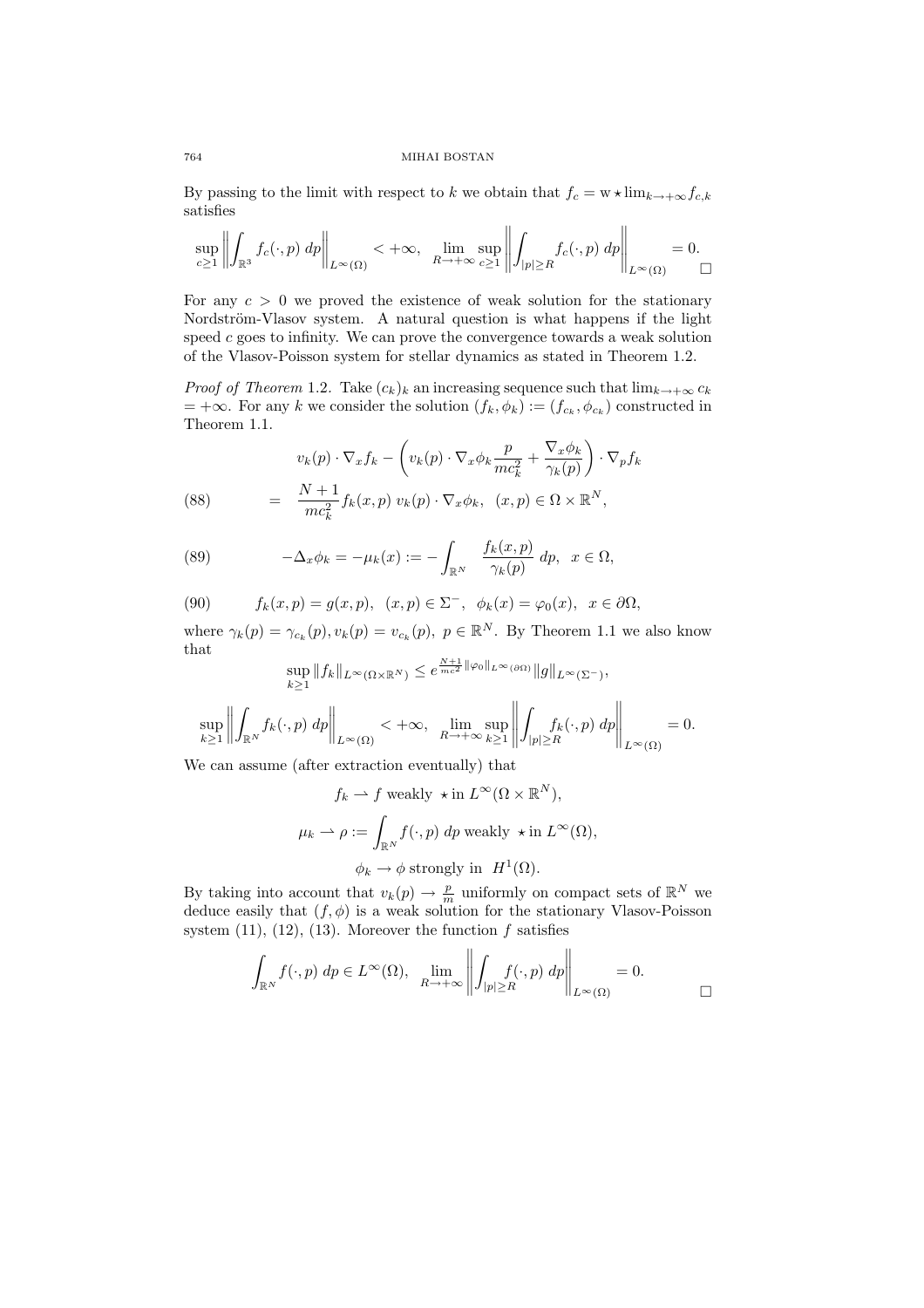#### BOUNDARY VALUE PROBLEMS 765

### References

- [1] N. B. Abdallah, Weak solutions of the initial-boundary value problem for the Vlasov-Poisson system, Math. Methods Appl. Sci. 17 (1994), no. 6, 451-476.
- [2] H. Andréasson, The Einstein-Vlasov system/kinetic theory, Living Rev. Relativ. 5 (2002), 2002-7, 33 pp.
- [3] A. Arsen'ev, Global existence of a weak solution of the Vlasov system of equations, U.R.S.S. Comp. and Math. Phys. 15 (1975), 131–143.
- [4] C. Bardos, Problèmes aux limites pour les équations aux dérivees partielles du premier ordre à coefficients réels; théoremès d'approximation; application à l'équation de transport, Ann. Sci. Ecole Norm. Sup.  $(4)$  3  $(1970)$ , 185–233.
- [5] J. Batt, W. Faltenbacher, and E. Horst, Stationary spherically symmetric models in stellar dynamics, Arch. Rational Mech. Anal. 93 (1986), no. 2, 159–183.
- [6] J. Batt, P. Morrison, and G. Rein, Linear stability of stationary solutions of the Vlasov-Poisson system in three dimensions, Arch. Rational Mech. Anal. 130 (1995), no. 2, 163–182.
- [7] M. Bostan, Boundary value problem for the three dimensional time periodic Vlasov-Maxwell system, Commun. Math. Sci. 3 (2005), no. 4, 621–663.
- [8]  $\Box$ , Asymptotic behavior of weak solutions for the relativistic Vlasov-Maxwell equations with large light speed, J. Differential Equations 227 (2006), no. 2, 444–498.
- [9] , Stationary solutions for the one dimensional Nordström-Vlasov system, Preprint 22 (2006), Université de Franche-Comté.
- [10] F. Bouchut, F. Golse, and C. Pallard, Classical solutions and the Glassey-Strauss theorem for the 3D Vlasov-Maxwell system, Arch. Ration. Mech. Anal. 170 (2003), no. 1, 1–15.
- [11] S. Calogero, Spherically symmetric steady states of galactic dynamics in scalar gravity, Classical Quantum Gravity 20 (2003), no. 9, 1729–1741.
- $[12]$  S. Calogero and H. Lee, The non-relativistic limit of the Nordström-Vlasov system, Commun. Math. Sci. 2 (2004), no. 1, 19–34.
- [13] S. Calogero and G. Rein, On classical solutions of the Nordström-Vlasov system, Comm. Partial Differential Equations 28 (2003), no. 11-12, 1863–1885.
- [14] , Global weak solutions to the Nordström-Vlasov system, J. Differential Equations 204 (2004), no. 2, 323–338.
- [15] P. Degond, Local existence of solutions of the Vlasov-Maxwell equations and convergence to the Vlasov-Poisson equations for infinite light velocity, Math. Methods Appl. Sci. 8 (1986), no. 4, 533–558.
- [16] R. J. Diperna and P.-L. Lions, Global weak solutions of Vlasov-Maxwell systems, Comm. Pure Appl. Math. 42 (1989), no. 6, 729–757.
- $\Box$ , Ordinary differential equations, transport theory and Sobolev spaces, Invent. Math. 98 (1989), no. 3, 511–547.
- [18] J. Dolbeault, O. Sanchez, and J. Soler, Asymptotic behaviour for the Vlasov-Poisson system in the stellar-dynamics case, Arch. Ration. Mech. Anal. 171 (2004), no. 3, 301– 327.
- [19] R. Glassey and J. Schaeffer, On the "one and one-half dimensional" relativistic Vlasov-Maxwell system, Math. Methods Appl. Sci. 13 (1990), no. 2, 169–179.
- [20]  $\_\_\_\_\_\$ n The "two and one-half-dimensional" relativistic Vlasov Maxwell system, Comm. Math. Phys. 185 (1997), no. 2, 257–284.
- [21] R. Glassey and W. Strauss, Singularity formation in a collisionless plasma could occur only at high velocities, Arch. Rational Mech. Anal. 92 (1986), no. 1, 59–90.
- [22] C. Greengard and P.-A. Raviart, A boundary-value problem for the stationary Vlasov-Poisson equations: the plane diode, Comm. Pure Appl. Math. 43 (1990), no. 4, 473–507.
- [23] Y. Guo, Global weak solutions of the Vlasov-Maxwell system with boundary conditions, Comm. Math. Phys. 154 (1993), no. 2, 245–263.